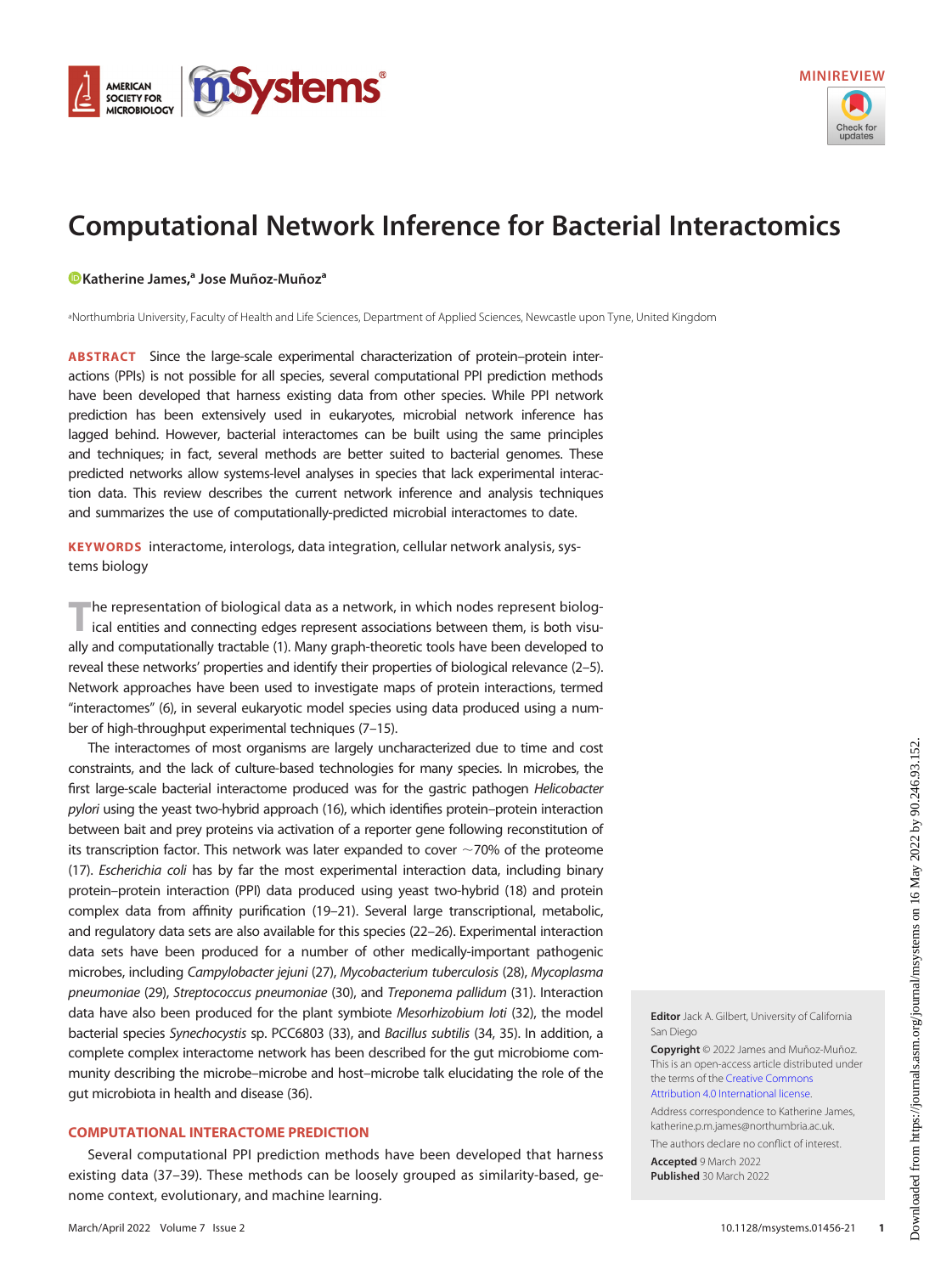

<span id="page-1-0"></span>FIG 1 Protein–protein interaction (PPI) inference methods. (A) Interologs: where experimentally confirmed interaction partners in one species have similarity to proteins in another species, an interaction can be predicted. (B) Domain–domain interactions (DDIs): the presence of a pair of domains with a known interaction can be predictive of PPI in other proteins containing those domains. (C) Structural interaction: protein structures can be mapped to the structure of interacting proteins to infer PPI. (D) Gene neighborhood: conservation of protein pairs' (green) proximity in multiple genomes can be predictive of interaction between the pair. (E) Gene fusion: proteins that are fused in one species (yellow and green) have a potential PPI in species in which they are separate proteins. (F) Gene cluster: transcription from an operon in one species indicates functional relation and often PPI in another. Here, an operon of four proteins in one species is predictive of six interactions in another. (G) Phylogenetic profile: protein pairs that interact often have a similar pattern of conservation in multiple genomes (green, presence; orange, absence).

## SIMILARITY-BASED

PPIs and their network topology are conserved [\(40](#page-9-11)–[45](#page-9-12)). In particular, highly-connected network hub proteins tend to be essential, have slower evolutionary rates, and conserved interactions [\(3](#page-8-16), [46](#page-9-13)), even between eukaryotes and prokaryotes [\(47](#page-9-14)) Protein–protein interactions, termed "interologs," can consequently be transferred between species [\(48](#page-9-15)–[52](#page-9-16)) [\(Fig. 1A\)](#page-1-0). Conservation has also been observed in regulatory [\(49,](#page-9-17) [53](#page-9-18)), functional [\(54\)](#page-9-19), and co-expression networks [\(55](#page-9-20)–[59\)](#page-9-21), allowing transfer of interactions in the same way. Since protein domains are vital to function, the presence of pairs of domains can be predictive of PPI [\(Fig. 1B](#page-1-0)), even in proteins with relatively low sequence-similarity [\(60](#page-9-22)[–](#page-9-23)[62\)](#page-9-24). Domain– domain interaction (DDIs) and interologs are often used in combination to improve network inference [\(63](#page-9-25)–[67\)](#page-9-26). Similarity of the three-dimensional protein structures can also be used to predict their interactions [\(Fig. 1C](#page-1-0)) [\(68](#page-9-27)[–](#page-9-28)[70](#page-10-0)). The main prediction methods involve homology modeling (mapping to the known structure of a homologous protein) ([71](#page-10-1), [72\)](#page-10-2), threading (mapping to known structure of nonhomologous proteins) [\(73](#page-10-3), [74](#page-10-4)), and docking (predicting the 3D orientation of two interacting proteins) [\(75](#page-10-5)[–](#page-10-6)[77](#page-10-7)).

#### GENOME CONTEXT

Genome context prediction methods compare the location of pairs of genes across multiple genomes ([40,](#page-9-11) [78](#page-10-8), [79\)](#page-10-9). "Gene neighborhood" infers interaction based on the assumption that interacting proteins are more closely located on the genome. As an example, in Bacteroides spp., genes for SusC-SusD pairs are close in the genome of the bacteria. By comparison of multiple genomes, conservation of pairs' proximity can be identified [\(Fig. 1D](#page-1-0)) ([80](#page-10-10), [81\)](#page-10-11). Although conservation of gene order has been observed in mammals [\(82\)](#page-10-12), neighborhood-based prediction is most accurate in bacterial genomes ([83\)](#page-10-13). "Gene fusion" events can indicate protein interactions since proteins that are fused in one species have a potential functional link in other species in which they are separate proteins ([Fig. 1E\)](#page-1-0) ([84](#page-10-14)[–](#page-10-15)[86](#page-10-16)). The "gene cluster" prediction method assumes that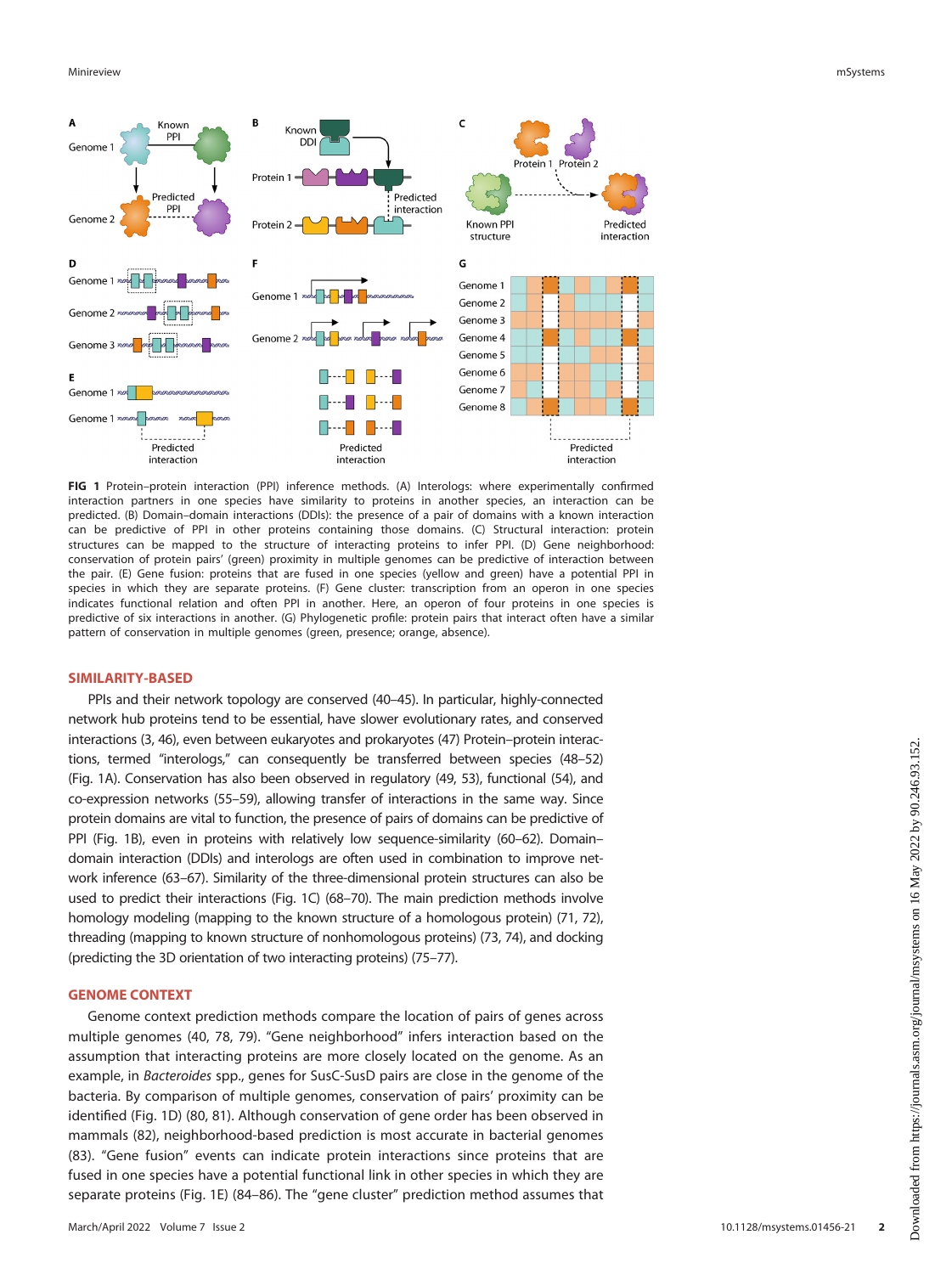transcription from an operon in one species indicates functional relation and often interaction in another [\(Fig. 1F\)](#page-1-0) [\(79](#page-10-9), [81\)](#page-10-11).

## EVOLUTIONARY

Interacting protein pairs tend to evolve at the same rate [\(46,](#page-9-13) [87](#page-10-17)), and so the distribution of protein pairs will therefore be co-conserved if they interact [\(78,](#page-10-8) [88](#page-10-18)–[91\)](#page-10-19). The phylogenetic profile method ([Fig. 1G\)](#page-1-0) infers interactions when two genes have a similar pattern of conservation (presence/absence) in multiple genomes [\(92,](#page-10-20) [93\)](#page-10-21). MirrorTree and ContextMirror algorithms extend this method beyond binary similarity to globally assess the phylogenies [\(94](#page-10-22), [95\)](#page-10-23). Finally, in silico two-hybrid (i2H) method identifies interacting pairs from correlated mutations in multiple sequence alignments, since mutation in interacting proteins coevolve [\(96\)](#page-10-24). Several other extensions to these methods have been proposed [\(97](#page-10-25)[–](#page-10-26)[99](#page-10-27)).

## MACHINE LEARNING

Machine learning can be used to infer PPI by training a classifier on positive (interacting) and negative (noninteracting) pairs of proteins [\(100](#page-10-28)). Many data types can be included in the training set including sequence features, co-citation, protein annotation, phylogenetics, expression data, and physiochemical properties [\(101](#page-10-29)–[109\)](#page-10-30), and multiple data types produce better accuracy than a single input [\(110](#page-10-31), [111\)](#page-10-32). The resulting PPI networks often have confidence scores for putative interactions that allow thresholding and the use of network analysis algorithms that utilize these scores [\(112\)](#page-10-33). Microbial PPI prediction has been carried out using several algorithms including random forests ([113](#page-10-34)–[117\)](#page-11-0), support vector machines [\(118](#page-11-1)[–](#page-11-2)[120](#page-11-3)), and Bayesian classifiers [\(121](#page-11-4)[–](#page-11-5)[123](#page-11-6)). A related method is probabilistic functional integrated networks (PFINs), which combine multiple data types in a probabilistic framework to produce a network of confidence-weighted interactions [\(124](#page-11-7)[–](#page-11-8)[126](#page-11-9)).

## NETWORK VALIDATION

Once a predicted interactome has been built, it is essential to evaluate how accurately it represents real cellular biology and assess the level of false interactions that may be present. Evaluation of the quality of a predicted network is difficult due to the level of noise in the underlying data: often several validation methods are required. Small-scale experimental validation can be used on a subset of PPIs to give a level of confidence in the predicted network ([20,](#page-8-10) [64](#page-9-29), [122](#page-11-5), [127](#page-11-10), [128\)](#page-11-11). However, experimental validation is only possible for a small number of interactions. Expression data sets can be used to assess PPIs since interacting proteins are likely to have correlated expression ([64,](#page-9-29) [119,](#page-11-2) [128](#page-11-11)–[131\)](#page-11-12), and evidence of support for predicted PPIs can be found in other experimental data sets or from text-mined small-scale studies ([122,](#page-11-5) [132](#page-11-13)[–](#page-11-14)[134](#page-11-15)).

Domain data can be used to assess networks predicted using other input data types [\(133\)](#page-11-14). Similarly, interaction predictions from other methodologies can be assessed using phylogenetics [\(119](#page-11-2), [122](#page-11-5), [129](#page-11-16), [131](#page-11-12)). Hub proteins in predicted networks often correspond to hubs in other species [\(135](#page-11-17)). Clustering the network can be used to assess how well the network represents known protein complexes [\(136](#page-11-18)). Comparison of the predicted network with random networks can also be used to assess its biological relevance [\(64](#page-9-29), [137](#page-11-19)).

Protein functional annotations provide useful validation tools as interacting proteins tend to have shared function ([64,](#page-9-29) [119,](#page-11-2) [128,](#page-11-11) [131](#page-11-12), [132](#page-11-13), [138](#page-11-20), [139](#page-11-21)), shared cellular localization ([128](#page-11-11), [132](#page-11-13), [138\)](#page-11-20), and related phenotype ([119](#page-11-2), [131](#page-11-12), [133](#page-11-14)). Protein functional prediction can provide an objective method of network evaluation by testing its ability to predict the known annotations, for example by a leave-one-out or partitioned crossvalidation ([140](#page-11-22)–[143](#page-11-23)). Data partitioning can also be used in the training/testing phase of machine learning to provide a measure of network accuracy [\(134](#page-11-15)).

### NETWORK ANALYSIS

Several network parameters can be used to reveal aspects of network topology and identify key proteins ([144](#page-11-24)). The *degree* of a protein is its number of interactions; proteins with a high degree are considered hubs and tend to be essential and conserved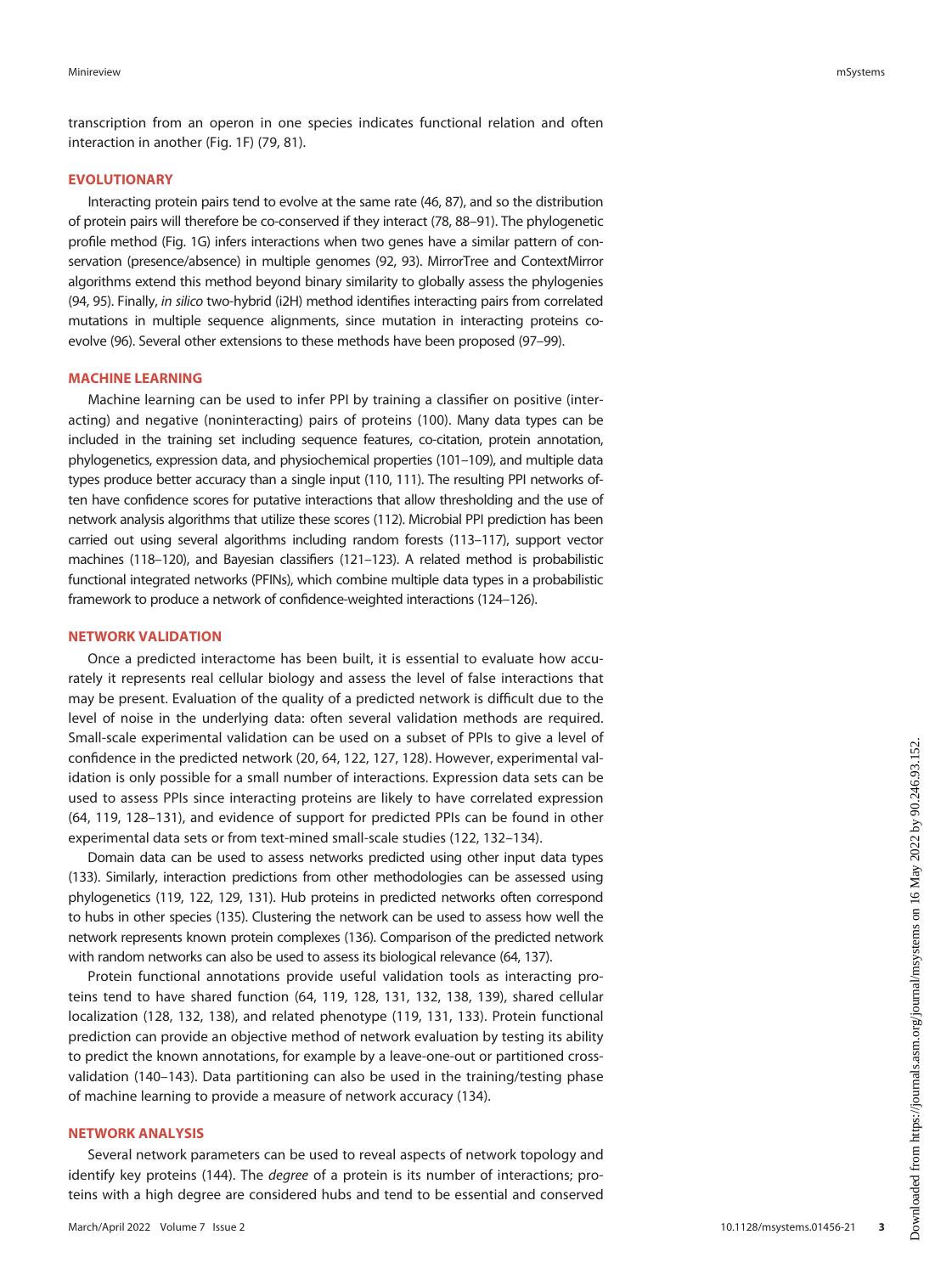([46,](#page-9-13) [145](#page-11-25), [146\)](#page-11-26), and are often targets for pathogens [\(147](#page-11-27), [148](#page-11-28)). Identification of hubs in predicted networks can highlight important proteins for further study ([129\)](#page-11-16). The degree distribution of a network,  $p(k)$ , is the probability a selected protein has k links [\(149](#page-11-29)). This distribution reflects the organization of cellular processes ([150\)](#page-11-30), with many low degree proteins and a small number of hubs giving a scale-free distribution [\(4,](#page-8-17) [149](#page-11-29), [151\)](#page-11-31). This topology makes networks resistant to random perturbation ([5](#page-8-2), [151](#page-11-31)) and has been found in several biological networks in a number of model species [\(17](#page-8-7), [152](#page-11-32)[–](#page-11-33)[154\)](#page-11-34), although some do not have this topology [\(27,](#page-8-14) [155](#page-12-0)).

Biological networks are considered small world since they have small diameters (longest shortest path between two proteins) and small characteristic path lengths (average shortest path) relative to equivalently-sized random networks [\(156](#page-12-1)[–](#page-12-2)[158](#page-12-3)). The proteins of these networks are arranged in locally-dense regions interconnected by a small number of interactions, and, like scale-free networks, this topology is resistant to perturbation [\(5](#page-8-2)).

Several network measures assess the importance of proteins and interactions in networks' information flow to identify bottlenecks. For instance, betweenness centrality ([159](#page-12-4)) measures the proportion of shortest paths passing through a protein/interaction. Proteins with high betweenness centrality and low degree often link network modules ([160](#page-12-5)). Betweenness centrality can aid the identification of key proteins within a predicted network [\(116,](#page-11-35) [147\)](#page-11-27).

Biological networks tend to have a hierarchical structure of modules within modules [\(4,](#page-8-17) [161](#page-12-6)). Dense network regions are believed to relate to the functional units of the cell [\(151,](#page-11-31) [162](#page-12-7)–[165\)](#page-12-8). Partitioning or clustering large networks can reveal the underlying mechanisms of cellular biology and assign protein function [\(137](#page-11-19), [166,](#page-12-9) [167](#page-12-10)). Module detection can use additional data, for instance gene expression data [\(168](#page-12-11)), functional annotations [\(169\)](#page-12-12), or domain profiles ([170\)](#page-12-13).

Predicted networks can be used to directly annotate proteins with function ([171\)](#page-12-14). Network-based annotation transfers known annotations between pairs of directly connected proteins ([172,](#page-12-15) [173\)](#page-12-16), between proteins with shared interaction partners [\(174](#page-12-17)), or more globally using network topology ([175\)](#page-12-18). Interaction confidence weights, such as those produced by machine learning algorithms, are particularly useful for annotation transfer ([173\)](#page-12-16). Annotation and other data can also be used to create process/condition-specific subnetworks [\(176](#page-12-19), [177](#page-12-20)).

# NETWORK COMPARISON

Network comparison can reveal underlying network properties, detect noise, predict missing data, and reveal conserved interactions [\(41,](#page-9-30) [178](#page-12-21)[–](#page-12-22)[180\)](#page-12-23). Heuristics, such as global properties and local motifs, are commonly used for comparison [\(181](#page-12-24)[–](#page-12-25)[183](#page-12-26)), although some nonheuristics have been developed [\(184](#page-12-27)). At the simplest, level biological networks can be compared to network models [\(185\)](#page-12-28) in which interactions are randomized, while topological characteristics, such as degree distribution and diameter, are preserved, to produce a network profile; similarity of profile indicates underlying similarities of the networks. Networks can be compared directly by comparison of topological properties; however, two networks with similar topology can be vastly different [\(186](#page-12-29)). An alternative approach is to analyze the distribution of network motifs ([187\)](#page-12-30).

Network alignment produces a more accurate method of comparison [\(41,](#page-9-30) [188](#page-12-31)). Withinspecies alignment is relatively straightforward since proteins can be merged based on identity [\(151](#page-11-31), [188\)](#page-12-31) and overlap between networks can be used to identify true interactions [\(189\)](#page-12-32). At a more complex level, networks can be compared across multiple species, either locally by aligning small conserved regions or globally across the network structures [\(41](#page-9-30), [178](#page-12-21), [182,](#page-12-25) [190](#page-12-33)–[194](#page-12-34)). Alignment complexity increases with the size of the networks and with the number of networks to be aligned ([191](#page-12-35)).

#### MICROBIAL INTERACTOME NETWORKS

While prokaryotes have far outpaced eukaryotes in the production of sequence data, the opposite is true for interaction data. Largescale experimental data are only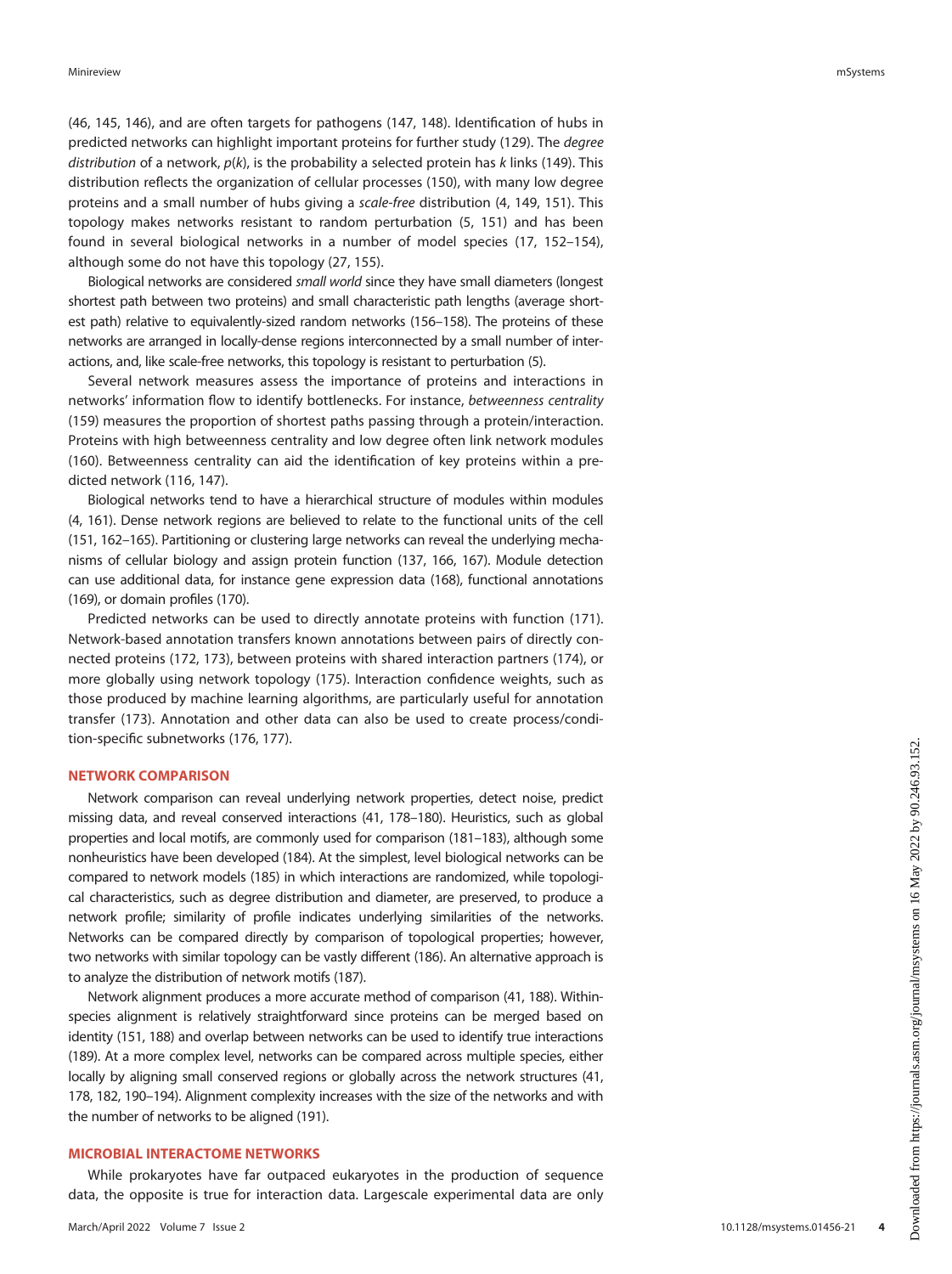#### <span id="page-4-0"></span>TABLE 1 Predicted bacterial interactomes

| <b>Species</b>                                  | Methodology <sup>a</sup>        | <b>Proteins</b> | <b>Interactions</b> | Source |
|-------------------------------------------------|---------------------------------|-----------------|---------------------|--------|
| Actinobacillus pleuropneumoniae                 | <b>ORTH</b>                     | 533             | 2,737               | 242    |
| Agrobacterium tumefaciens                       | ORTH                            | 296             | 690                 | 142    |
| <b>Bacillus anthracis</b>                       | <b>ORTH</b>                     | 264             | 732                 | 142    |
| <b>Bacillus licheniformis</b>                   | ORTH, DDI, GE                   | 2,448           | 15,864              | 139    |
| <b>Bacillus subtilis</b>                        | ORTH                            | 247             | 707                 | 142    |
| <b>Brucella melitensis</b>                      | ORTH                            | 238             | 652                 | 142    |
| Brucella suis                                   | ORTH                            | 225             | 611                 | 142    |
| Campylobacter jejuni                            | <b>DDIs</b>                     |                 | $\overline{a}$      | 207    |
|                                                 | <b>ORTH</b>                     | 334             | 1,028               | 142    |
| Clostridium difficile                           | RF: STRING, GO                  |                 | 955                 | 115    |
| Corynebacterium pseudotuberculosis <sup>b</sup> | ORTH, STRING                    |                 | 15,495              | 200    |
| Escherichia coli                                | <b>DDIs</b>                     |                 | 1,280               | 207    |
|                                                 | <b>ORTH</b>                     | 400             | 1,473               | 142    |
|                                                 | SVM: GC, CL, PP                 | 3,798           | 78,122              | 134    |
|                                                 | ML: GC, PP, MT, CM, IH          | 4,150           | 1,847,729           | 121    |
|                                                 | EXP, GC                         | 4,146           | 80,370              | 20     |
|                                                 | PFIN: EXP, DDI, GE, CC, GC, PP  | 4,099           | 95,520              | 124    |
|                                                 | PP                              | 1,479           | 1,618               | 205    |
| Helicobacter pylori                             | ORTH                            | 771             | 5,647               | 142    |
| Klebsiella pneumoniae                           | PFIN: ORTH, GC, DDI, PP, GE, CC | 4,674           | 160,450             | 125    |
| Listeria monocytogenes                          | ORTH                            | 176             | 485                 | 142    |
| Methanobrevibacter ruminantium                  | STRING, GC, MET                 | 637             | 2,194               | 202    |
| Methanothermobacter thermautotrophicus          | STRING, GC, MET                 | 256             | 2450                | 201    |
| Mycobacterium tuberculosis                      | <b>STRING</b>                   | 3,925           | 29,664              | 198    |
|                                                 | <b>ORTH</b>                     | 738             | 5,639               | 213    |
|                                                 | RF: STRING, GO                  |                 | 1,854               | 115    |
|                                                 | ORTH, SVM: SEQ                  | 3,465           | 46,119              | 119    |
|                                                 | <b>STRING</b>                   | 144             | 587                 | 199    |
|                                                 | PP                              | 1,020           | 911                 | 205    |
| Pseudomonas aeruginosa                          | <b>ORTH</b>                     | 333             | 903                 | 142    |
|                                                 | RF: GE, CL, GN, DDI, SEQ, FUN   | 4,181           | 54,107              | 116    |
|                                                 | PFIN: CC, DDI, GC, GE, ORTH, PP | 5,456           | 203,118             | 126    |
| Pseudomonas putida                              | ORTH, DDI                       | 3,254           | 82,019              | 210    |
| Salmonella enterica <sup>b</sup>                | ORTH, EXP, STRUCT, MET, TF      | 30,870          | 81,514              | 220    |
| Salmonella typhimurium                          | <b>ORTH</b>                     | 332             | 1,359               | 142    |
| Shigella flexneri                               | <b>ORTH</b>                     | 383             | 4,548               | 142    |
| Synechocystis PCC6803                           | DDI, STRUC, STRING              | 2,930           | 109,532             | 204    |
|                                                 | ORTH, DDI, GO                   | 998             | 8,783               | 51     |
|                                                 | NB: ORTH, DDIs, GC              | 3,231           | 4,715               | 122    |
| Vibrio cholerae                                 | ORTH                            | 275             | 1.021               | 142    |
| Vibrio parahaemolyticus                         | ORTH                            | 365             | 1,520               | 142    |
| Vibrio vulnificus                               | ORTH                            | 372             | 1,557               | 142    |
| Yersinia pestis                                 | <b>ORTH</b>                     | 352             | 1,100               | 142    |
| Xanthomonas oryzae                              | ORTH, DDI                       | 1,988           | 36,886              | 260    |

<sup>a</sup>CC: co-citation; GE, gene expression; CL, cellular localization; CM, context mirror; DDI, domain–domain interaction; EXP, experimental; FUN, functional interaction; GC, genome context; GO, gene ontology; IH, in silico two hybrid; MET, metabolic interactions; ML, machine learning; MT, mirror tree; NB, Naïve Bayes; ORTH, orthology (interologs); PP, phylogenetic profile; PFIN, probabilistic functional integrated network; SEQ, sequence properties; STRING, <https://string-db.org>; STRUC, structural interactions; SVM, support vector machine; TF, transcription factor interactions.

*b***Combined for multiple strains.** 

available in a few species, and small-scale studies require considerable curation to analyze as a whole ([195](#page-12-36), [196](#page-12-37)). However, several studies have produced a number of predicted interactomes ([Table 1\)](#page-4-0), providing insights into several aspects of microbial biology. Additionally, the STRING database and server contains functional interaction data, including co-citation, co-expression and gene neighborhood, for multiple microbial species ([197](#page-12-38)). STRING data have been used as the initial data source for network studies in several species ([115](#page-11-36), [178](#page-12-21), [198](#page-12-39)–[204\)](#page-13-0).

# CELLULAR BIOLOGY AND PROTEIN FUNCTION

In E. coli, an interactome study combined experimental data with genome context predictions to assign functions to proteins, including several involved in cell envelope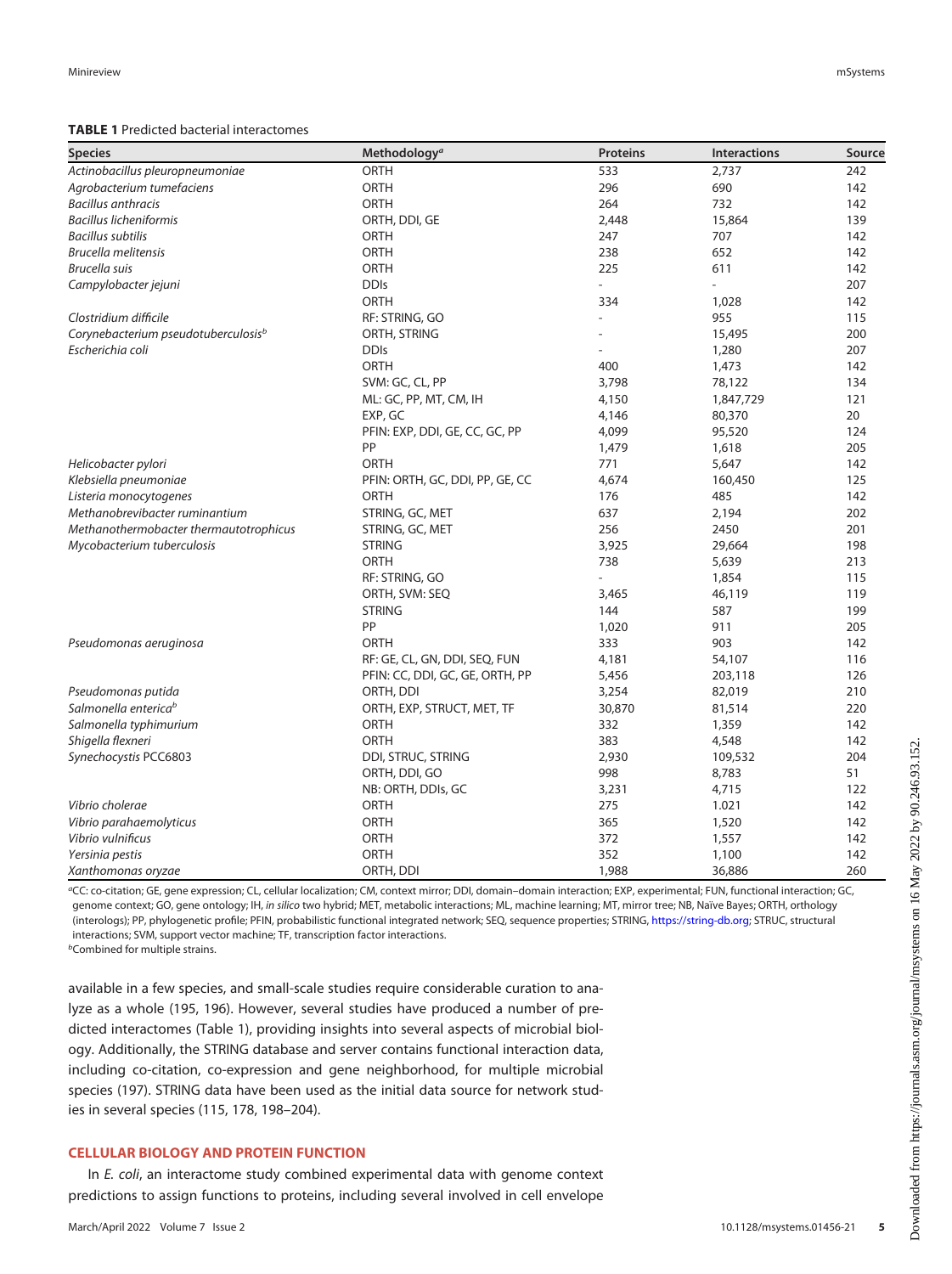biogenesis ([20\)](#page-8-10). A phylogenetic profile-based network was later produced, which contained previously uncharacterized components of several complexes, including the ribosome [\(205](#page-13-3)). Comparison of these networks ([20,](#page-8-10) [205\)](#page-13-3) using edge propagation, demonstrated that both identify complexes overlapping functional modules ([206](#page-13-9)). A support vector machine-derived E. coli network was shown to be scale-free and had good overlap with experimental data [\(134](#page-11-15)). The EcID database incorporated genome context and phylogenetic evidence into a Bayesian classifier to predict protein function, in par-ticular linking yeaG and yeaH to nitrogen metabolism [\(121](#page-11-4)). EcoliNet is a probabilistic functional integrated network for E. coli comprising  $\sim$ 99% of the genome and has successfully predicted knockout phenotypes [\(124](#page-11-7)). The interacting domain profile pair method, IDPP, was evaluated on E. coli before producing a network for C. jejuni from H. pylori interaction data ([207,](#page-13-1) [208](#page-13-10)). IDPP was shown to successfully predict interactions in the target species that were not found in the source species.

Incorporating expression data, interologs and DDIs, Bacillus licheniformis proteins were assigned to complexes and putative functions ([139\)](#page-11-21). A probabilistic network for Klebsiella pneumoniae, derived from multiple data types, was used to identify antibiotic resistance genes [\(125](#page-11-8)). Wuchty and colleagues expanded experimental networks of Streptococcus pneumoniae and H. pylori using interolog data to improve their functional predictive power [\(30](#page-9-1), [209\)](#page-13-11). Interologs and DDIs were combined with experimental data to study the metabolic modules of Pseudomonas putida ([210\)](#page-13-7). In the related species P. aeruginosa, probabilistic functional network integration identified novel virulence and antibiotic resistance genes [\(126](#page-11-9)).

SynechoNET is a predicted interactome for Synechocystis, focused on membrane biology [\(204](#page-13-0)), while InteroPORC predicted an interactome for this species comprising 28% of the genome [\(51\)](#page-9-31). Later Naïve Bayesian network classification was applied to protein functional prediction and modular analysis in Synechocystis ([122\)](#page-11-5). Interactome prediction has also been widely used to study Mycobacterium tuberculosis due to unavailability of accurate in vitro methods in this bacterium [\(211](#page-13-12), [212\)](#page-13-13). Several predicted interactomes have been created to study network properties [\(119](#page-11-2)), evolution ([205\)](#page-13-3), protein function [\(115\)](#page-11-36), virulence [\(213\)](#page-13-6), and drug resistance [\(198](#page-12-39)) in this species. Finally, interolog networks for 22 bacterial species (the largest of which are included in [Table 1](#page-4-0)) were produced by McDermott and colleagues and used to predict functions for a large number of unannotated bacterial proteins ([142\)](#page-11-37) demonstrating the potential of large-scale network studies to enhance our understanding of bacterial cellular physiology.

Computational prediction has also been used to understand the interplay between bacteriophages and bacteria ([214\)](#page-13-14). Phylogenetic profiles using genomic/metagenomic data have identified host–virus and virus–virus relationships ([215](#page-13-15)–[218\)](#page-13-16). Leite and colleagues used interactions, DDIs, and sequence properties to compare machine learning frameworks, concluding that predictive power will improve as input data increases ([114](#page-11-38)). More recently, a Markov random field framework of virus–host and virus–virus similarity measures has been developed ([219\)](#page-13-17).

## INTERACTOME EVOLUTION

Comparison of networks for different species can reveal insights into interactome evolution. Zitnik and colleagues used STRING data to create networks for 1,539 bacteria ([178\)](#page-12-21); comparison with those of eukaryotes revealed that interactomes have evolved to become more robust, and that bacterial interactome robustness is associated with more complex environments. Using a binary interaction data set for Treponema pallidum, interolog networks were created for 372 other genomes,  $\sim$  28% of which were estimated to be true interactions [\(31\)](#page-9-2). This study also revealed that bacterial proteins have higher degrees than eukaryotic proteins. These networks also revealed a central role for cell motility proteins in bacterial interactomes.

By comparing a Methanobrevibacter ruminantium network with those of Methanosarcina acetivorans, Methanosarcina barkeri and Methanococcus maripaludis biosynthetic subsystems involved in survival in the rumen were identified ([202\)](#page-13-4). By comparing the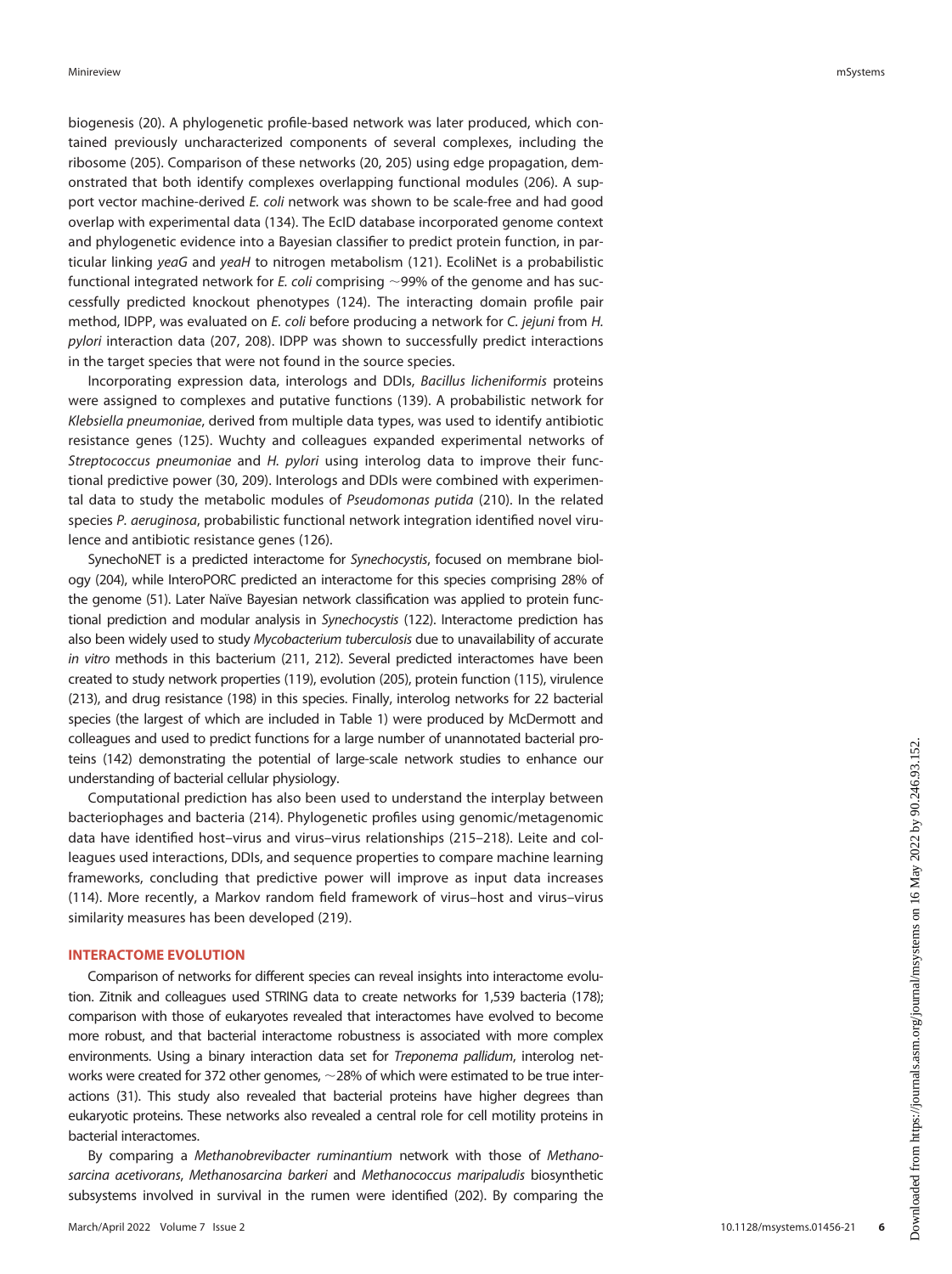Methanothermobacter thermautotrophicus metabolic interactome with those of metalloving bacteria, separate evolution of niche-specific cellular functions was revealed ([201\)](#page-13-5). A comparison of 10 strains of Salmonella enterica identified distinct transcription factor targets conferring adaptation to gastrointestinal and extra-intestinal environments ([220\)](#page-13-8). Similarly, comparison of host–pathogen interactomes between two strains of Burkholderia pseudomallei revealed several interactions unique to the virulent strain and highlighted the potential roles of chaperon and drug/carbohydrate binding proteins during infection [\(221](#page-13-18)).

## PATHOGEN–HOST INTERACTIONS

Interactome prediction can identify cross talk between pathogen and host [\(222](#page-13-19), [223\)](#page-13-20). A DDI-based network suggested that human–M. tuberculosis PPIs tend to have more domains than intraspecies interactions ([138\)](#page-11-20), and this trend was later observed in an interolog-based mapping study, which also revealed that hub proteins of intraspecies networks tend to be involved in host–pathogen PPI ([148\)](#page-11-28). Using a random forest framework, the cancer pathway was involved in M. tuberculosis infection ([117\)](#page-11-0), while a DDI network implicated several PPIs involving heat shock, redox proteins [\(224\)](#page-13-21). Finally, a combination of interolog and DDI mapping associated several genes of the host immune responses to M. tuberculosis infection ([65](#page-9-32)).

In Fusobacterium nucleatum, a host-pathogen network implicated the Fap2 adhesin as a virulence protein [\(225](#page-13-22)). Comparison of machine learning classifiers for Bacillus anthracis– humans PPI prediction, suggested neural networks outperform SVMs ([120\)](#page-11-3); the resulting interactions revealed involvement of apoptosis and immune regulation pathways in infection. The predicted networks between humans and B. anthracis, Francisella tularensis, and Yersinia pestis indicated that hubs and bottlenecks of the intraspecies networks tend to interact [\(147](#page-11-27), [226](#page-13-23)). Thirteen membrane proteins of Leptospira interrogans were predicted to be involved in cellular disruption during infection, four of which were common between strains [\(203](#page-13-24)). Coelho and colleagues produced a human–microbial PPI network of the oral cavity using a Bayeisan classifier, which revealed Rothia mucilaginosa, Leptotrichia buccalis, and Actinomyces odontolyticus as having the most interactions with human proteins [\(123](#page-11-6)).

In the plant pathogen Ralstonia solanacearum, interolog network analysis identified interactions between its transportation proteins and core proteins of the A. thaliana interactome ([227\)](#page-13-25). The response to metal ions was linked to the host defense response during Pseudomonas syringae infection of A. thaliana ([228](#page-13-26)). Defense response proteins were also found to be enriched in random forest-derived networks between A. thaliana and the pathogens P. syringae, Hpaloperonospora arabidopsis, and Golovinomyces oron-tii ([113\)](#page-10-34). Interolog and DDI mapping has also been used to study plant–bacterial symbiosis, suggesting a role of host 14-3-3 and heat shock proteins in the relationship between Bradyrhizobium diazoefficiens and Glycine max [\(229\)](#page-13-27).

#### VIRUSES

Computational prediction has been applied to viral species including HIV [\(230](#page-13-28)[–](#page-13-29)[232\)](#page-13-30), hepatitis C virus [\(233](#page-13-31)), human papillomaviruses ([234\)](#page-13-32), and Ebola ([235\)](#page-13-33). In particular, the recent pandemic has highlighted the importance of understanding viral–host interaction, and having resources available to rapidly respond to new viral threats. Two studies have compared PPI prediction to emerging data from Sars-CoV-2: the first used interolog mapping, DDIs, and machine learning to link ACE2 and DPP4 to spike protein binding ([236\)](#page-13-34); the second used an ensemble machine learning algorithm based on experimental data and sequence features to predict  $>1,000$  potential human protein targets [\(237](#page-13-35)).

## DRUG TARGETS

Interactome networks can aid in the identification of potential drug targets by revealing essential pathogen interactions ([238\)](#page-13-36). A M. tuberculosis–human interactome was shown to be enriched in predicted drug targets [\(239](#page-13-37)), and several studies have used computational prediction to identify putative drug targets ([199](#page-12-40), [213](#page-13-6)) and to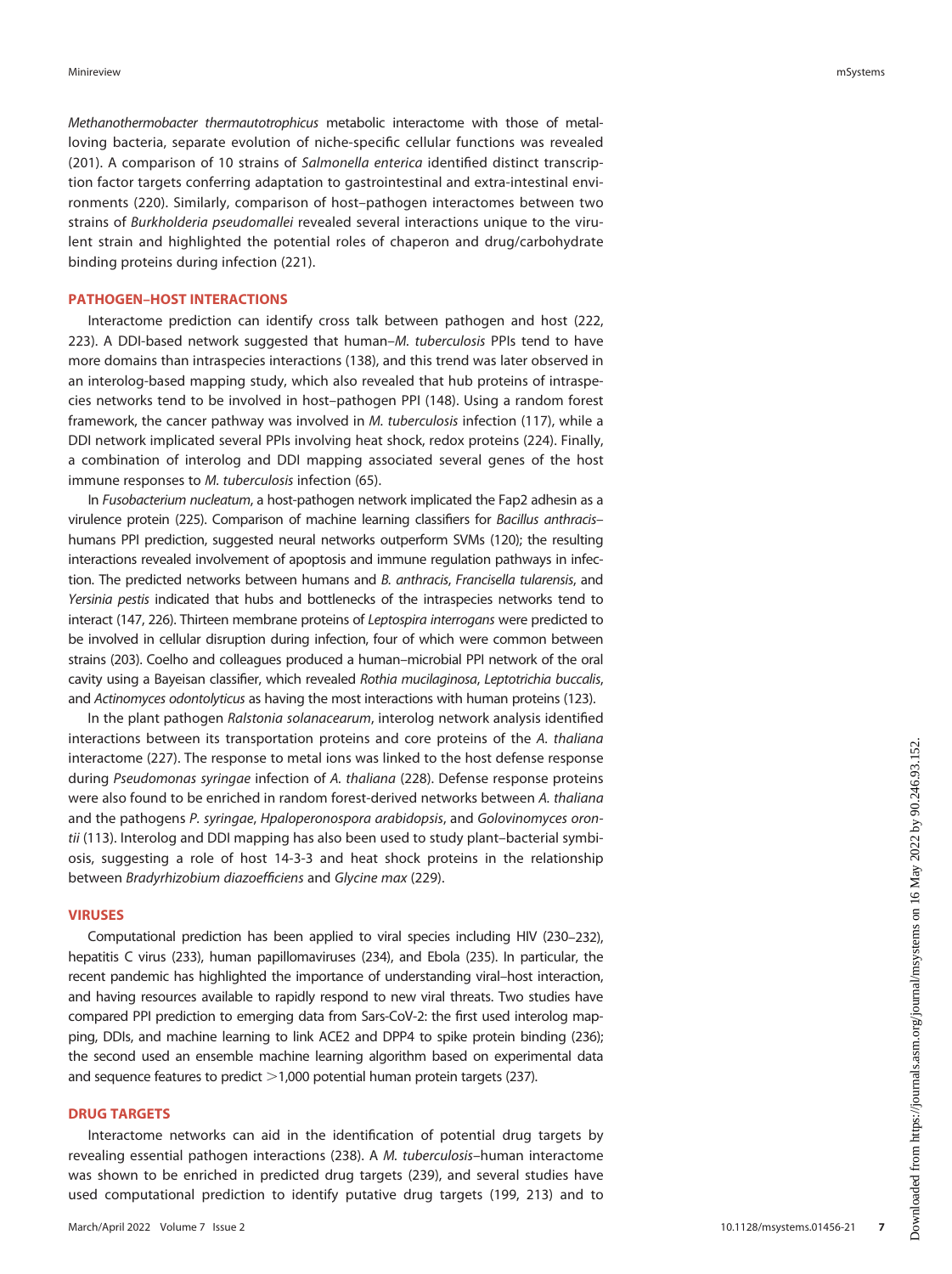understand the mechanisms of drug resistance in this important pathogen [\(198](#page-12-39), [240\)](#page-14-2). In P. aeroginisa a random forest predicted network was used to prioritize drug targets based on their essentiality and topological importance ([116](#page-11-35)). Using interolog mapping, 12 putative drug targets were identified in methicillin-resistant Staphylococcus aureus, including a histone deacetylase ([241\)](#page-14-3). A predicted Corynebacterium pseudotuberculosis interactome was used to identify 41 essential proteins as candidates for infection diagnosis in livestock, highlighting the tryptophan biosynthesis pathway as a potential drug target ([200\)](#page-13-2). The network also revealed that this species may use multiple iron acquisition strategies in low iron environments. In the swine pathogen Actinobacillus pleuropneumoniae, nine drug target candidates were identified using interolog mapping ([242](#page-14-0)). Interolog analysis has also been applied to the gut microbiome to identify target species driving metabolic change during disease [\(243](#page-14-4)).

## CONCLUSIONS AND FUTURE PERSPECTIVES

Although PPI network prediction has been extensively used in eukaryotes, microbial network inference can be achieved using the same principles and analysis techniques. Bacterial interactomes share common hierarchical properties, such as modularity and robustness ([244](#page-14-5)). Many of the caveats to interactome prediction in eukaryotes, such as evolutionary distance, unequal conservation, and physiological context ([245](#page-14-6)–[249](#page-14-7)) are mitigated in prokaryotes due to their smaller genomes and single-celled nature. Several prediction methods, in particular gene neighborhood and gene cluster, are more suited to microbial than eukaryotic use ([79,](#page-10-9) [83\)](#page-10-13), and phylogenetic profiles are powerful predictors, particularly when including inputs from the three domains of life ([250\)](#page-14-8).

Interolog and DDI mapping can only detect interactions within conserved areas of the genome [\(48\)](#page-9-15), and these methods rely on the quality of the underlying interaction data; stochastic activation of reporters can give false positives and low sensitivity leads to false negatives [\(251,](#page-14-9) [252](#page-14-10)), and different methods have their own strengths ([253](#page-14-11)–[256](#page-14-12)). In eukaryotes, poor overlap has been observed between data sets of different types, and between those of the same type ([10,](#page-8-18) [189\)](#page-12-32). Comparison of experimental data of C. jejuni, H. pylori, and E. coli suggests that these data sets have significant levels of overlap and similar rates of false results [\(27](#page-8-14)). Meta-interactome analysis can be used to identify broadly-conserved biological systems, although levels of conservation remain low due to lack of experimental interactome coverage in many species ([257\)](#page-14-13).

Current experimental interactome data are incomplete and biased toward well-studied proteins and species [\(178\)](#page-12-21). Using a combination of computational methods ([51,](#page-9-31) [119](#page-11-2), [139](#page-11-21), [201](#page-13-5), [210\)](#page-13-7), and experimental data if available ([20](#page-8-10), [124,](#page-11-7) [220](#page-13-8)), gives a more complete predicted interactome, reduces some biases, and strengthens the evidence of true interactions. Integration of diverse data types is particularly effective when using a probabilistic [\(124](#page-11-7)[–](#page-11-8)[126](#page-11-9)) or machine learning [\(115](#page-11-36), [116](#page-11-35), [121,](#page-11-4) [134](#page-11-15)) framework, allowing thresholding of interaction confidence scores and therefore reduction of noise.

Filling in the gaps in bacterial interactomes is vital to our understanding of their biology, and computational prediction can help to pin down these areas and target further analyses by identifying areas of interest and providing putative protein functions. Microbial comparative interactomics is now possible on a large scale; for instance, the  $>1,500$  predicted networks produced by Zitnik and colleagues revealed the evolutionary rewiring of interactomes through time ([178](#page-12-21)). While there are parts of some interactomes that cannot currently be predicted due to the complexity of the protein locations and the lack of the accurate annotations in the genome of new bacterial isolates, interactome accuracy will improve as coverage of diverse species increases, providing insights in several areas of biology, in particular the identification of PPIs for antibacterial discovery ([258\)](#page-14-14), understanding of pathogenicity through host cell rewiring [\(256](#page-14-12)), and in engineering of synthetic cellular systems [\(259](#page-14-15)).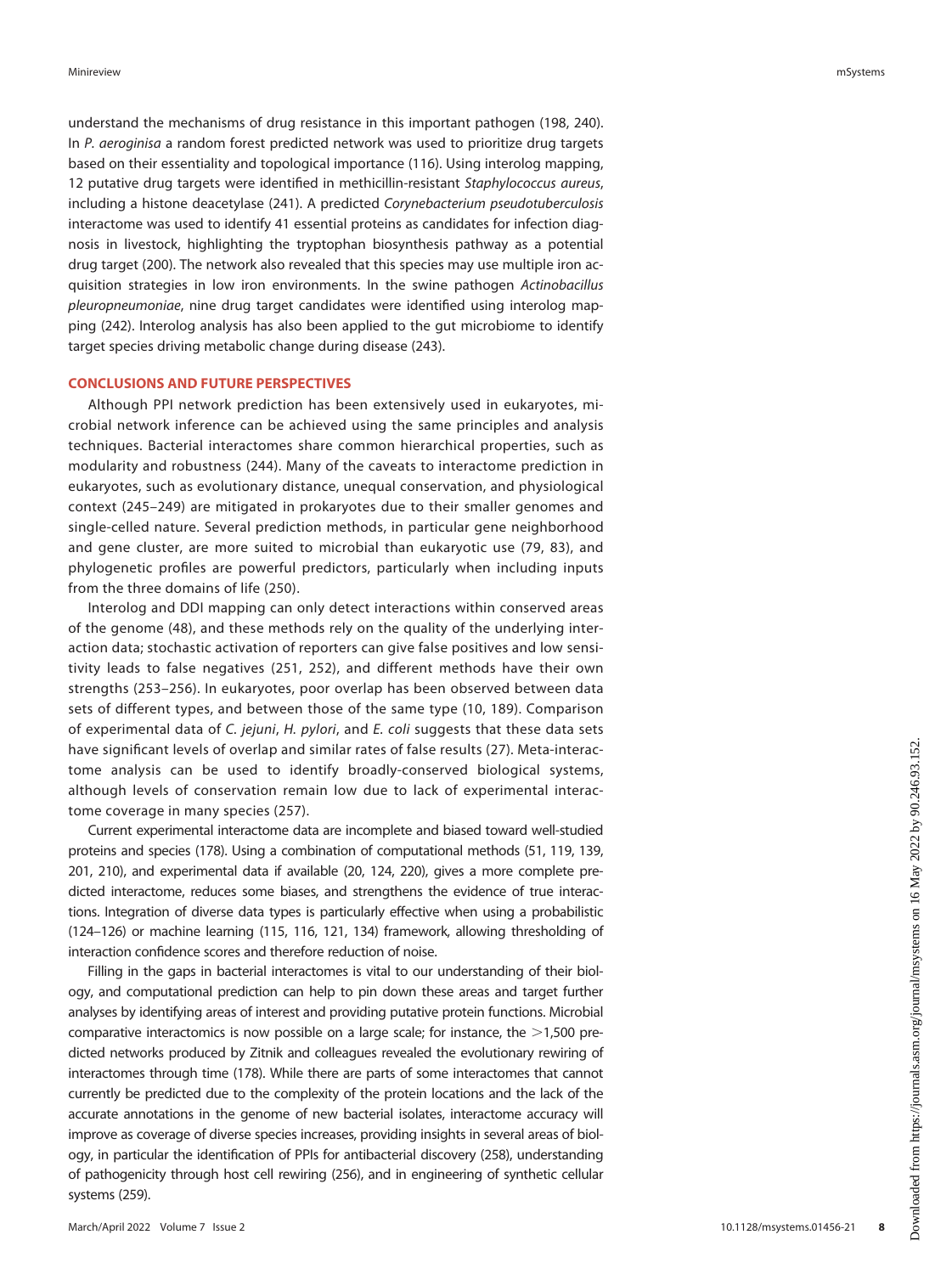#### ACKNOWLEDGMENTS

This work received no specific grant from any funding agency in the public, commercial, or not-for-profit sectors. Graphic produced by Patrick Lane, ScEYEnce Studios.

#### **REFERENCES**

- <span id="page-8-0"></span>1. Hallinan JS, James K, Wipat A. 2011. Network approaches to the functional analysis of microbial proteins. Adv Microb Physiol 59:101–133. <https://doi.org/10.1016/B978-0-12-387661-4.00005-7>.
- <span id="page-8-1"></span>2. Hart G, Lee I, Marcotte ER. 2007. A high-accuracy consensus map of yeast protein complexes reveals modular nature of gene essentiality. BMC Bioinform 8:236. [https://doi.org/10.1186/1471-2105-8-236.](https://doi.org/10.1186/1471-2105-8-236)
- <span id="page-8-16"></span>3. He X, Zhang J. 2006. Why do hubs tend to be essential in protein networks? PLoS Genet 2:e88. [https://doi.org/10.1371/journal.pgen.0020088.](https://doi.org/10.1371/journal.pgen.0020088)
- <span id="page-8-17"></span>4. Barabási AL, Oltvai ZN. 2004. Network biology: understanding the cell's functional organization. Nat Rev Genet 5:101–113. [https://doi.org/10](https://doi.org/10.1038/nrg1272) [.1038/nrg1272.](https://doi.org/10.1038/nrg1272)
- <span id="page-8-2"></span>5. Albert R, Jeong H, Barabási AL. 2000. Error and attack tolerance of complex networks. Nature 406:378–382. <https://doi.org/10.1038/35019019>.
- <span id="page-8-3"></span>6. Cusick ME, Klitgord N, Vidal M, Hill DE. 2005. Interactome: gateway into systems biology. Hum Mol Genet 14:R171–R181. [https://doi.org/10.1093/hmg/](https://doi.org/10.1093/hmg/ddi335) [ddi335.](https://doi.org/10.1093/hmg/ddi335)
- <span id="page-8-4"></span>7. Arabidopsis Interactome Mapping Consortium. 2011. Evidence for network evolution in an Arabidopsis interactome map. Science 333:601–607. [https://doi.org/10.1126/science.1203877.](https://doi.org/10.1126/science.1203877)
- 8. Trigg SA, Garza RM, MacWilliams A, Nery JR, Bartlett A, Castanon R, Goubil A, Feeney J, O'Malley R, Huang S-SC, Zhang ZZ, Galli M, Ecker JR. 2017. CrY2Hseq: a massively multiplexed assay for deep-coverage interactome mapping. Nat Methods 14:819–825. <https://doi.org/10.1038/nmeth.4343>.
- 9. Uetz P, Giot L, Cagney G, Mansfield TA, Judson RS, Knight JR, Lockshon D, Narayan V, Srinivasan M, Pochart P, Qureshi-Emili A, Li Y, Godwin B, Conover D, Kalbfleisch T, Vijayadamodar G, Yang M, Johnston M, Fields S, Rothberg JM. 2000. A comprehensive analysis of protein–protein interactions in Saccharomyces cerevisiae. Nature 403:623–627. [https://doi.org/](https://doi.org/10.1038/35001009) [10.1038/35001009.](https://doi.org/10.1038/35001009)
- <span id="page-8-18"></span>10. Ito T, Chiba T, Ozawa R, Yoshida M, Hattori M, Sakaki Y. 2001. A comprehensive two-hybrid analysis to explore the yeast protein interactome. Proc Natl Acad Sci U S A 98:4569–4574. [https://doi.org/10.1073/pnas](https://doi.org/10.1073/pnas.061034498) [.061034498](https://doi.org/10.1073/pnas.061034498).
- 11. Gavin AC, Bosche M, Krause R, Grandi P, Marzioch M, Bauer A, Schultz J, Rick JM, Michon AM, Cruciat CM, Remor M, Hofert C, Schelder M, Brajenovic M, Ruffner H, Merino A, Klein K, Hudak M, Dickson D, Rudi T, Gnau V, Bauch A, Bastuck S, Huhse B, Leutwein C, Heurtier M, Copley R, Edelmann A, Querfurth E, Rybin V, Drewes G, Raida M, Bouwmeester T, Bork P, Seraphin B, Kuster B, Neubauer G, Superti-Furga G. 2002. Functional organization of the yeast proteome by systematic analysis of protein complexes. Nature 415:141–147. <https://doi.org/10.1038/415141a>.
- 12. Gavin A-C, Aloy P, Grandi P, Krause R, Boesche M, Marzioch M, Rau C, Jensen LJ, Bastuck S, Dümpelfeld B, Edelmann A, Heurtier M-A, Hoffman V, Hoefert C, Klein K, Hudak M, Michon A-M, Schelder M, Schirle M, Remor M, Rudi T, Hooper S, Bauer A, Bouwmeester T, Casari G, Drewes G, Neubauer G, Rick JM, Kuster B, Bork P, Russell RB, Superti-Furga G. 2006. Proteome survey reveals modularity of the yeast cell machinery. Nature 440:631–636. <https://doi.org/10.1038/nature04532>.
- 13. Yu H, Braun P, Yildirim MA, Lemmens I, Venkatesan K, Sahalie J, Hirozane-Kishikawa T, Gebreab F, Li N, Simonis N, Hao T, Rual J-F, Dricot A, Vazquez A, Murray RR, Simon C, Tardivo L, Tam S, Svrzikapa N, Fan C, de Smet A-S, Motyl A, Hudson ME, Park J, Xin X, Cusick ME, Moore T, Boone C, Snyder M, Roth FP, Barabási A-L, Tavernier J, Hill DE, Vidal M. 2008. High-quality binary protein interaction map of the yeast interactome network. Science 322: 104–110. <https://doi.org/10.1126/science.1158684>.
- 14. Rual JF, Venkatesan K, Hao T, Hirozane-Kishikawa T, Dricot A, Li N, Berriz GF, Gibbons FD, Dreze M, Ayivi-Guedehoussou N, Klitgord N, Simon C, Boxem M, Milstein S, Rosenberg J, Goldberg DS, Zhang LV, Wong SL, Franklin G, Li S, Albala JS, Lim J, Fraughton C, Llamosas E, Cevik S, Bex C, Lamesch P, Sikorski RS, Vandenhaute J, Zoghbi HY, Smolyar A, Bosak S, Sequerra R, Doucette-Stamm L, Cusick ME, Hill DE, Roth FP, Vidal M. 2005. Towards a proteome-scale map of the human protein–protein interaction network. Nature 437:1173–1178. [https://doi.org/10.1038/](https://doi.org/10.1038/nature04209) [nature04209](https://doi.org/10.1038/nature04209).
- <span id="page-8-5"></span>15. Stelzl U, Worm U, Lalowski M, Haenig C, Brembeck FH, Goehler H, Stroedicke M, Zenkner M, Schoenherr A, Koeppen S, Timm J, Mintzlaff S,

Abraham C, Bock N, Kietzmann S, Goedde A, Toksöz E, Droege A, Krobitsch S, Korn B, Birchmeier W, Lehrach H, Wanker EE. 2005. A human protein-protein interaction network: a resource for annotating the proteome. Cell 122:957–968. [https://doi.org/10.1016/j.cell.2005.08.029.](https://doi.org/10.1016/j.cell.2005.08.029)

- <span id="page-8-6"></span>16. Rain JC, Selig L, De Reuse H, Battaglia V, Reverdy C, Simon S, Lenzen G, Petel F, Wojcik J, Schächter V, Chemama Y, Labigne A, Legrain P. 2001. The protein–protein interaction map of Helicobacter pylori. Nature 409: 211–215. <https://doi.org/10.1038/35051615>.
- <span id="page-8-7"></span>17. Häuser R, Ceol A, Rajagopala SV, Mosca R, Siszler G, Wermke N, Sikorski P, Schwarz F, Schick M, Wuchty S, Aloy P, Uetz P. 2014. A second-generation protein–protein interaction network of Helicobacter pylori. Mol Cell Proteomics 13:1318–1329. <https://doi.org/10.1074/mcp.O113.033571>.
- <span id="page-8-8"></span>18. Rajagopala SV, Sikorski P, Kumar A, Mosca R, Vlasblom J, Arnold R, Franca-Koh J, Pakala SB, Phanse S, Ceol A, Häuser R, Siszler G, Wuchty S, Emili A, Babu M, Aloy P, Pieper R, Uetz P. 2014. The binary protein-protein interaction landscape of Escherichia coli. Nat Biotechnol 32:285–290. <https://doi.org/10.1038/nbt.2831>.
- <span id="page-8-9"></span>19. Arifuzzaman M, Maeda M, Itoh A, Nishikata K, Takita C, Saito R, Ara T, Nakahigashi K, Huang HC, Hirai A, Tsuzuki K, Nakamura S, Altaf-Ul-Amin M, Oshima T, Baba T, Yamamoto N, Kawamura T, Ioka-Nakamichi T, Kitagawa M, Tomita M, Kanaya S, Wada C, Mori H. 2006. Large-scale identification of protein–protein interaction of Escherichia coli K-12. Genome Res 16: 686–691. [https://doi.org/10.1101/gr.4527806.](https://doi.org/10.1101/gr.4527806)
- <span id="page-8-10"></span>20. Hu P, Janga SC, Babu M, Díaz-Mejía JJ, Butland G, Yang W, Pogoutse O, Guo X, Phanse S, Wong P, Chandran S, Christopoulos C, Nazarians-Armavil A, Nasseri NK, Musso G, Ali M, Nazemof N, Eroukova V, Golshani A, Paccanaro A, Greenblatt JF, Moreno-Hagelsieb G, Emili A. 2009. Global functional atlas of Escherichia coli encompassing previously uncharacterized proteins. PLoS Biol 7:e96. [https://doi.org/10.1371/journal.pbio.1000096.](https://doi.org/10.1371/journal.pbio.1000096)
- <span id="page-8-11"></span>21. Babu M, Bundalovic-Torma C, Calmettes C, Phanse S, Zhang Q, Jiang Y, Minic Z, Kim S, Mehla J, Gagarinova A, Rodionova I, Kumar A, Guo H, Kagan O, Pogoutse O, Aoki H, Deineko V, Caufield JH, Holtzapple E, Zhang Z, Vastermark A, Pandya Y, Lai CC-L, El Bakkouri M, Hooda Y, Shah M, Burnside D, Hooshyar M, Vlasblom J, Rajagopala SV, Golshani A, Wuchty S, F Greenblatt J, Saier M, Uetz P, F Moraes T, Parkinson J, Emili A. 2018. Global landscape of cell envelope protein complexes in Escherichia coli. Nat Biotechnol 36:103–112. <https://doi.org/10.1038/nbt.4024>.
- <span id="page-8-12"></span>22. Resendis-Antonio O, Freyre-González JA, Menchaca-Méndez R, Gutiérrez-Ríos RM, Martínez-Antonio A, Avila-Sánchez C, Collado-Vides J. 2005. Modular analysis of the transcriptional regulatory network of E. coli. Trends Genet 21:16–20. [https://doi.org/10.1016/j.tig.2004.11.010.](https://doi.org/10.1016/j.tig.2004.11.010)
- 23. Faith JJ, Hayete B, Thaden JT, Mogno I, Wierzbowski J, Cottarel G, Kasif S, Collins JJ, Gardner TS. 2007. Large-scale mapping and validation of Escherichia coli transcriptional regulation from a compendium of expression profiles. PLoS Biol 5:e8. <https://doi.org/10.1371/journal.pbio.0050008>.
- 24. Barrett CL, Herring CD, Reed JL, Palsson BO. 2005. The global transcriptional regulatory network for metabolism in Escherichia coli exhibits few dominant functional states. Proc Natl Acad Sci U S A 102:19103–19108. [https://doi.org/10.1073/pnas.0505231102.](https://doi.org/10.1073/pnas.0505231102)
- 25. Fang X, Sastry A, Mih N, Kim D, Tan J, Yurkovich JT, Lloyd CJ, Gao Y, Yang L, Palsson BO. 2017. Global transcriptional regulatory network for Escherichia coli robustly connects gene expression to transcription factor activities. Proc Natl Acad Sci U S A 114:10286–10291. [https://doi.org/10](https://doi.org/10.1073/pnas.1702581114) [.1073/pnas.1702581114.](https://doi.org/10.1073/pnas.1702581114)
- <span id="page-8-13"></span>26. Lempp M, Farke N, Kuntz M, Freibert SA, Lill R, Link H. 2019. Systematic identification of metabolites controlling gene expression in E. coli. Nat Commun 10:4463. [Mismatch] [https://doi.org/10.1038/s41467-019-12474-1.](https://doi.org/10.1038/s41467-019-12474-1)
- <span id="page-8-14"></span>27. Parrish JR, Yu J, Liu G, Hines JA, Chan JE, Mangiola BA, Zhang H, Pacifico S, Fotouhi F, DiRita VJ, Ideker T, Andrews P, Finley RL. 2007. A proteomewide protein interaction map for Campylobacter jejuni. Genome Biol 8: R130. <https://doi.org/10.1186/gb-2007-8-7-r130>.
- <span id="page-8-15"></span>28. Wang Y, Cui T, Zhang C, Yang M, Huang Y, Li W, Zhang L, Gao C, He Y, Li Y, Huang F, Zeng J, Huang C, Yang Q, Tian Y, Zhao C, Chen H, Zhang H, He ZG. 2010. Global protein–protein interaction network in the human pathogen Mycobacterium tuberculosis H37Rv. J Proteome Res 9: 6665–6677. <https://doi.org/10.1021/pr100808n>.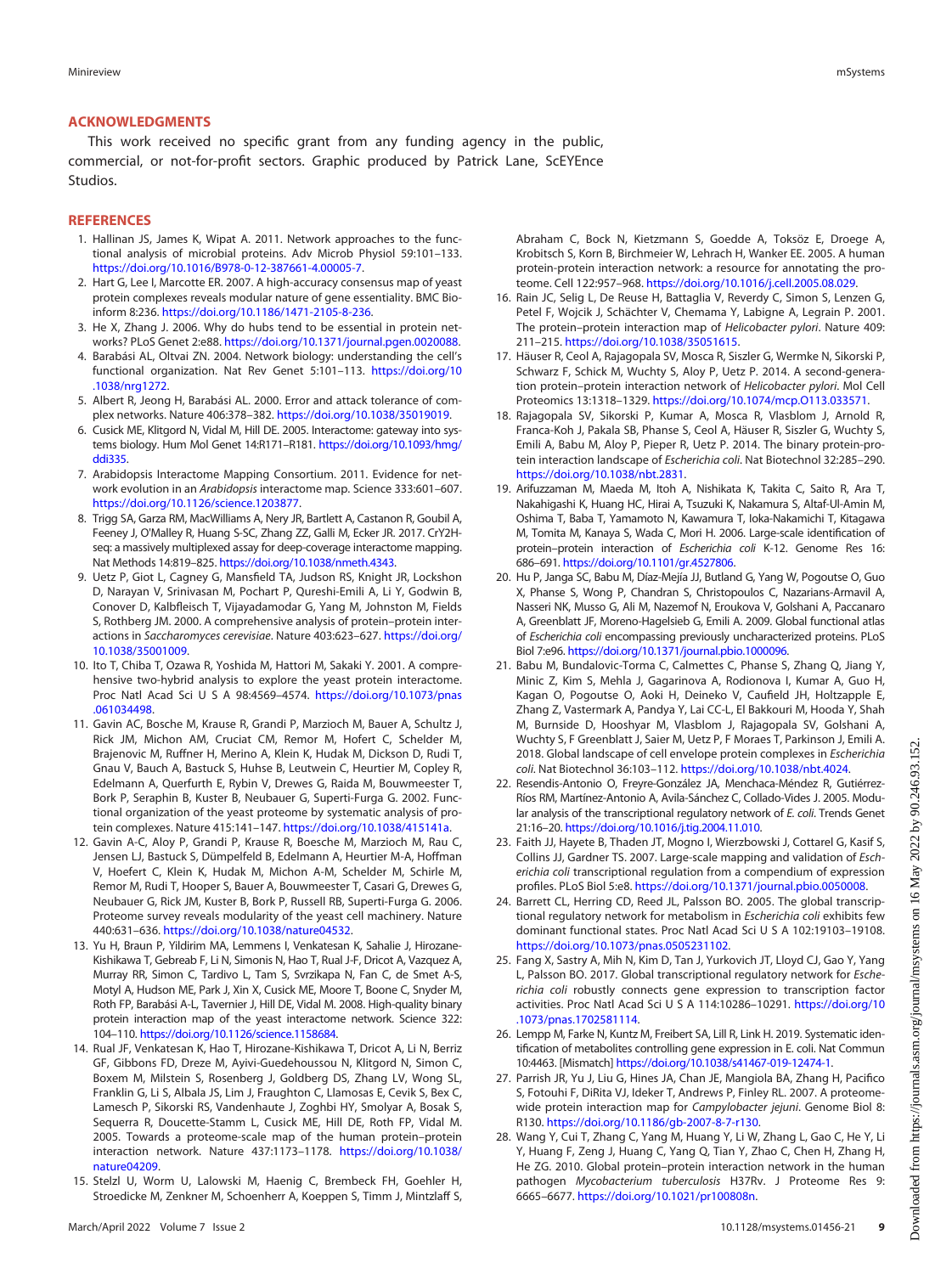- <span id="page-9-0"></span>29. Kühner S, van Noort V, Betts MJ, Leo-Macias A, Batisse C, Rode M, Yamada T, Maier T, Bader S, Beltran-Alvarez P, Castaño-Diez D, Chen WH, Devos D, Güell M, Norambuena T, Racke I, Rybin V, Schmidt A, Yus E, Aebersold R, Herrmann R, Böttcher B, Frangakis AS, Russell RB, Serrano L, Bork P, Gavin AC. 2009. Proteome organization in a genome-reduced bacterium. Science 326:1235–1240. <https://doi.org/10.1126/science.1176343>.
- <span id="page-9-1"></span>30. Wuchty S, Rajagopala SV, Blazie SM, Parrish JR, Khuri S, Finley RL, Uetz P. 2017. The protein interactome of Streptococcus pneumoniae and bacterial meta-interactomes improve function predictions. mSystems 2: e00019–17. [https://doi.org/10.1128/mSystems.00019-17.](https://doi.org/10.1128/mSystems.00019-17)
- <span id="page-9-2"></span>31. Titz B, Rajagopala SV, Goll J, Häuser R, McKevitt MT, Palzkill T, Uetz P. 2008. The binary protein interactome of Treponema pallidum-the syphilis spirochete. PLoS One 3:e2292. [https://doi.org/10.1371/journal.pone](https://doi.org/10.1371/journal.pone.0002292) [.0002292.](https://doi.org/10.1371/journal.pone.0002292)
- <span id="page-9-3"></span>32. Shimoda Y, Shinpo S, Kohara M, Nakamura Y, Tabata S, Sato S. 2008. A large scale analysis of protein–protein interactions in the nitrogen-fixing bacterium Mesorhizobium loti. DNA Res 15:13–23. [https://doi.org/10.1093/dnares/](https://doi.org/10.1093/dnares/dsm028) [dsm028](https://doi.org/10.1093/dnares/dsm028).
- <span id="page-9-4"></span>33. Sato S, Shimoda Y, Muraki A, Kohara M, Nakamura Y, Tabata S. 2007. A large-scale protein–protein interaction analysis in Synechocystis sp. PCC6803. DNA Res 14:207–216. <https://doi.org/10.1093/dnares/dsm021>.
- <span id="page-9-5"></span>34. Marchadier E, Carballido-López R, Brinster S, Fabret C, Mervelet P, Bessières P, Noirot-Gros M-F, Fromion V, Noirot P. 2011. An expanded protein–protein interaction network in Bacillus subtilis reveals a group of hubs: exploration by an integrative approach. Proteomics 11:2981–2991. <https://doi.org/10.1002/pmic.201000791>.
- <span id="page-9-6"></span>35. Noirot-Gros MF, Dervyn E, Wu LJ, Mervelet P, Errington J, Ehrlich SD, Noirot P. 2002. An expanded view of bacterial DNA replication. Proc Natl Acad Sci U S A 99:8342–8347. [https://doi.org/10.1073/pnas.122040799.](https://doi.org/10.1073/pnas.122040799)
- <span id="page-9-7"></span>36. Sung J, Kim S, Cabatbat JJT, Jang S, Jin YS, Jung GY, Chia N, Kim PJ. 2017. Global metabolic interaction network of the human gut microbiota for context-specific community-scale analysis. Nat Comm 8:15393. [https://](https://doi.org/10.1038/ncomms15393) [doi.org/10.1038/ncomms15393.](https://doi.org/10.1038/ncomms15393)
- <span id="page-9-8"></span>37. Skrabanek L, Saini HK, Bader GD, Enright AJ. 2008. Computational prediction of protein–protein interactions. Mol Biotechnol 38:1–17. [https://doi](https://doi.org/10.1007/s12033-007-0069-2) [.org/10.1007/s12033-007-0069-2](https://doi.org/10.1007/s12033-007-0069-2).
- <span id="page-9-9"></span>38. Liu ZP, Chen L. 2012. Proteome-wide prediction of protein-protein interactions from high-throughput data. Protein Cell 3:508–520. [https://doi](https://doi.org/10.1007/s13238-012-2945-1) [.org/10.1007/s13238-012-2945-1](https://doi.org/10.1007/s13238-012-2945-1).
- <span id="page-9-10"></span>39. Khatun MS, Shoombuatong W, Hasan MM, Kurata H. 2020. Evolution of sequence-based bioinformatics tools for protein-protein interaction prediction. Curr Genomics 21:454–463. [https://doi.org/10.2174/](https://doi.org/10.2174/1389202921999200625103936) [1389202921999200625103936.](https://doi.org/10.2174/1389202921999200625103936)
- <span id="page-9-11"></span>40. von Mering C, Zdobnov EM, Tsoka S, Ciccarelli FD, Pereira-Leal JB, Ouzounis CA, Bork P. 2003. Genome evolution reveals biochemical networks and functional modules. Proc Natl Acad Sci U S A 100: 15428–15433. <https://doi.org/10.1073/pnas.2136809100>.
- <span id="page-9-30"></span>41. Sharan R, Suthram S, Kelley RM, Kuhn T, McCuine S, Uetz P, Sittler T, Karp RM, Ideker T. 2005. Conserved patterns of protein interaction in multiple species. Proc Natl Acad Sci U S A 102:1974–1979. [https://doi.org/10](https://doi.org/10.1073/pnas.0409522102) [.1073/pnas.0409522102.](https://doi.org/10.1073/pnas.0409522102)
- 42. Boltz TA, Devkota P, Wuchty S. 2019. Collective influencers in protein interaction networks. Sci Rep 9:3948. [https://doi.org/10.1038/s41598](https://doi.org/10.1038/s41598-019-40410-2) [-019-40410-2.](https://doi.org/10.1038/s41598-019-40410-2)
- 43. Wuchty S, Barabási AL, Ferdig MT. 2006. Stable evolutionary signal in a yeast protein interaction network. BMC Evol Biol 6:8. [https://doi.org/10](https://doi.org/10.1186/1471-2148-6-8) [.1186/1471-2148-6-8](https://doi.org/10.1186/1471-2148-6-8).
- 44. Hirsh E, Sharan R. 2007. Identification of conserved protein complexes based on a model of protein network evolution. Bioinformatics 23: e170–e176. [https://doi.org/10.1093/bioinformatics/btl295.](https://doi.org/10.1093/bioinformatics/btl295)
- <span id="page-9-12"></span>45. Mahajan T, Dar RD. 2021. Internetwork connectivity of molecular networks across species of life. Sci Rep 11:1168. [https://doi.org/10.1038/](https://doi.org/10.1038/s41598-020-80745-9) [s41598-020-80745-9](https://doi.org/10.1038/s41598-020-80745-9).
- <span id="page-9-13"></span>46. Fraser HB, Hirsh AE, Steinmetz LM, Scharfe C, Feldman MW. 2002. Evolutionary rate in the protein interaction network. Science 296:750–752. <https://doi.org/10.1126/science.1068696>.
- <span id="page-9-14"></span>47. Kelley BP, Sharan R, Karp RM, Sittler T, Root DE, Stockwell BR, Ideker T. 2003. Conserved pathways within bacteria and yeast as revealed by global protein network alignment. Proc Natl Acad Sci U S A 100: 11394–11399. <https://doi.org/10.1073/pnas.1534710100>.
- <span id="page-9-15"></span>48. Matthews LR, Vaglio P, Reboul J, Ge H, Davis BP, Garrels J, Vincent S, Vidal M. 2001. Identification of potential interaction networks using sequence-based searches for conserved protein-protein interactions or "interologs." Genome Res 11:2120–2126. <https://doi.org/10.1101/gr.205301>.
- <span id="page-9-17"></span>49. Yu H, Luscombe NM, Lu HX, Zhu X, Xia Y, Han JDJ, Bertin N, Chung S, Vidal M, Gerstein M. 2004. Annotation transfer between genomes: protein–protein interologs and protein–DNA regulogs. Genome Res 14: 1107–1118. <https://doi.org/10.1101/gr.1774904>.
- 50. Lee SA, Chan C, Tsai CH, Lai JM, Wang FS, Kao CY, Huang CYF. 2008. Ortholog-based protein-protein interaction prediction and its application to inter-species interactions. BMC Bioinform 9:S11. [https://doi.org/](https://doi.org/10.1186/1471-2105-9-S12-S11) [10.1186/1471-2105-9-S12-S11](https://doi.org/10.1186/1471-2105-9-S12-S11).
- <span id="page-9-31"></span>51. Michaut M, Kerrien S, Montecchi-Palazzi L, Chauvat F, Cassier-Chauvat C, Aude J-C, Legrain P, Hermjakob H. 2008. InteroPORC: automated inference of highly conserved protein interaction networks. Bioinformatics 24:1625–1631. [https://doi.org/10.1093/bioinformatics/btn249.](https://doi.org/10.1093/bioinformatics/btn249)
- <span id="page-9-16"></span>52. Wiles AM, Doderer M, Ruan J, Gu TT, Ravi D, Blackman B, Bishop AJR. 2010. Building and analyzing protein interactome networks by crossspecies comparisons. BMC Syst Biol 4:36. [https://doi.org/10.1186/1752](https://doi.org/10.1186/1752-0509-4-36) [-0509-4-36](https://doi.org/10.1186/1752-0509-4-36).
- <span id="page-9-18"></span>53. Baumbach J. 2010. On the power and limits of evolutionary conservation-unraveling bacterial gene regulatory networks. Nucleic Acids Res 38:7877–7884. [https://doi.org/10.1093/nar/gkq699.](https://doi.org/10.1093/nar/gkq699)
- <span id="page-9-19"></span>54. Kim E, Bae D, Yang S, Ko G, Lee S, Lee B, Lee I. 2020. BiomeNet: a database for construction and analysis of functional interaction networks for any species with a sequenced genome. Bioinformatics 36:1584–1589. [https://doi.org/10.1093/bioinformatics/btz776.](https://doi.org/10.1093/bioinformatics/btz776)
- <span id="page-9-20"></span>55. Tsaparas P, Mariño-Ramírez L, Bodenreider O, Koonin EV, Jordan IK. 2006. Global similarity and local divergence in human and mouse gene co-expression networks. BMC Evol Biol 6:70. [https://doi.org/10.1186/](https://doi.org/10.1186/1471-2148-6-70) [1471-2148-6-70.](https://doi.org/10.1186/1471-2148-6-70)
- 56. Stuart JM, Segal E, Koller D, Kim SK. 2003. A gene-coexpression network for global discovery of conserved genetic modules. Science 302: 249–255. <https://doi.org/10.1126/science.1087447>.
- 57. van Noort V, Snel B, Huynen MA. 2003. Predicting gene function by conserved co-expression. Trends Genet 19:238–242. [https://doi.org/10](https://doi.org/10.1016/S0168-9525(03)00056-8) [.1016/S0168-9525\(03\)00056-8.](https://doi.org/10.1016/S0168-9525(03)00056-8)
- 58. Snel B, van Noort V, Huynen MA. 2004. Gene co-regulation is highly conserved in the evolution of eukaryotes and prokaryotes. Nucleic Acids Res 32:4725–4731. [https://doi.org/10.1093/nar/gkh815.](https://doi.org/10.1093/nar/gkh815)
- <span id="page-9-21"></span>59. Alkema WBL, Lenhard B, Wasserman WW. 2004. Regulog analysis: detection of conserved regulatory networks across bacteria: application to Staphylococcus aureus. Genome Res 14:1362–1373. [https://doi.org/10](https://doi.org/10.1101/gr.2242604) [.1101/gr.2242604.](https://doi.org/10.1101/gr.2242604)
- <span id="page-9-22"></span>60. Sprinzak E, Margalit H. 2001. Correlated sequence-signatures as markers of protein-protein interaction. J Mol Biol 311:681–692. [https://doi.org/10](https://doi.org/10.1006/jmbi.2001.4920) [.1006/jmbi.2001.4920.](https://doi.org/10.1006/jmbi.2001.4920)
- <span id="page-9-23"></span>61. Deng M, Mehta S, Sun F, Chen T. 2002. Inferring domain-domain interactions from protein-protein interactions. Genome Res 12:1540–1548. [https://doi.org/10.1101/gr.153002.](https://doi.org/10.1101/gr.153002)
- <span id="page-9-24"></span>62. Ng SK, Zhang Z, Tan SH. 2003. Integrative approach for computationally inferring protein domain interactions. Bioinformatics 19:923–929. [https://doi.org/10.1093/bioinformatics/btg118.](https://doi.org/10.1093/bioinformatics/btg118)
- <span id="page-9-25"></span>63. Zhao XM, Zhang XW, Tang WH, Chen L. 2009. FPPI: Fusarium graminearum protein–protein interaction database. J Proteome Res 8:4714–4721. [https://doi.org/10.1021/pr900415b.](https://doi.org/10.1021/pr900415b)
- <span id="page-9-29"></span>64. Zhang K, Li Y, Li T, Li ZG, Hsiang T, Zhang Z, Sun W. 2017. Pathogenicity genes in Ustilaginoidea virens revealed by a predicted protein–protein interaction network. J Proteome Res 16:1193–1206. [https://doi.org/10](https://doi.org/10.1021/acs.jproteome.6b00720) [.1021/acs.jproteome.6b00720](https://doi.org/10.1021/acs.jproteome.6b00720).
- <span id="page-9-32"></span>65. Huo T, Liu W, Guo Y, Yang C, Lin J, Rao Z. 2015. Prediction of host– pathogen protein interactions between Mycobacterium tuberculosis and Homo sapiens using sequence motifs. BMC Bioinform 16:100. [https://doi](https://doi.org/10.1186/s12859-015-0535-y) [.org/10.1186/s12859-015-0535-y.](https://doi.org/10.1186/s12859-015-0535-y)
- 66. Lei D, Lin R, Yin C, Li P, Zheng A. 2014. Global protein–protein interaction network of rice sheath blight pathogen. J Proteome Res 13:3277–3293. [https://doi.org/10.1021/pr500069r.](https://doi.org/10.1021/pr500069r)
- <span id="page-9-26"></span>67. Singh G, Singh V, Singh V. 2021. Genome-wide interologous interactome map (TeaGPIN) of Camellia sinensis. Genomics 113:553–564. [https://doi](https://doi.org/10.1016/j.ygeno.2020.09.048) [.org/10.1016/j.ygeno.2020.09.048.](https://doi.org/10.1016/j.ygeno.2020.09.048)
- <span id="page-9-27"></span>68. Lo YS, Chen YC, Yang JM. 2010. 3D-interologs: an evolution database of physical protein-protein interactions across multiple genomes. BMC Genom 11:S7. <https://doi.org/10.1186/1471-2164-11-S3-S7>.
- <span id="page-9-28"></span>69. Dror O, Schneidman-Duhovny D, Shulman-Peleg A, Nussinov R, Wolfson HJ, Sharan R. 2008. Structural similarity of genetically interacting proteins. BMC Syst Biol 2:69. <https://doi.org/10.1186/1752-0509-2-69>.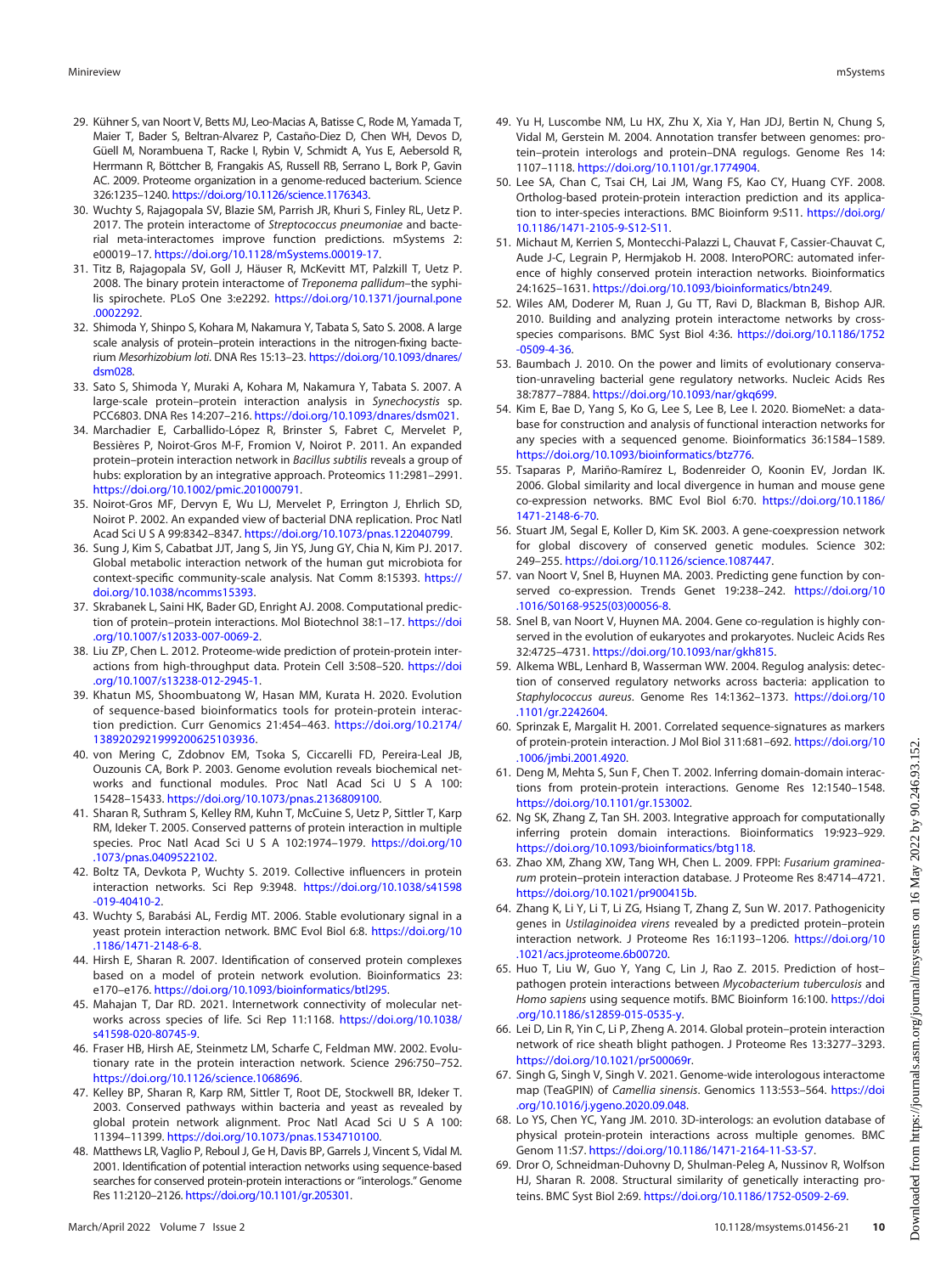- <span id="page-10-0"></span>70. Ogmen U, Keskin O, Aytuna AS, Nussinov R, Gursoy A. 2005. PRISM: protein interactions by structural matching. Nucleic Acids Res 33: W331–W336. <https://doi.org/10.1093/nar/gki585>.
- <span id="page-10-1"></span>71. Aloy P, Russell RB. 2003. InterPreTS: protein interaction prediction through tertiary structure. Bioinformatics 19:161–162. [https://doi.org/10](https://doi.org/10.1093/bioinformatics/19.1.161) [.1093/bioinformatics/19.1.161.](https://doi.org/10.1093/bioinformatics/19.1.161)
- <span id="page-10-2"></span>72. Aloy P, Böttcher B, Ceulemans H, Leutwein C, Mellwig C, Fischer S, Gavin AC, Bork P, Superti-Furga G, Serrano L, Russell RB. 2004. Structure-based assembly of protein complexes in yeast. Science 303:2026–2029. [https://](https://doi.org/10.1126/science.1092645) [doi.org/10.1126/science.1092645](https://doi.org/10.1126/science.1092645).
- <span id="page-10-3"></span>73. Lu L, Arakaki AK, Lu H, Skolnick J. 2003. Multimeric threading-based prediction of protein–protein interactions on a genomic scale: application to the Saccharomyces cerevisiae proteome. Genome Res 13:1146–1154. [https://doi.org/10.1101/gr.1145203.](https://doi.org/10.1101/gr.1145203)
- <span id="page-10-4"></span>74. Lu L, Lu H, Skolnick J. 2002. MULTIPROSPECTOR: an algorithm for the prediction of protein–protein interactions by multimeric threading. Proteins 49:350–364. [https://doi.org/10.1002/prot.10222.](https://doi.org/10.1002/prot.10222)
- <span id="page-10-5"></span>75. Janin J, Henrick K, Moult J, Eyck LT, Sternberg MJ, Vajda S, Vakser I, Wodak SJ. 2003. CAPRI: a Critical Assessment of PRedicted Interactions. Proteins 52:2–9. [https://doi.org/10.1002/prot.10381.](https://doi.org/10.1002/prot.10381)
- <span id="page-10-6"></span>76. Smith GR, Sternberg MJ. 2002. Prediction of protein–protein interactions by docking methods. Curr Opin Struct Biol 12:28–35. [https://doi.org/10](https://doi.org/10.1016/s0959-440x(02)00285-3) [.1016/s0959-440x\(02\)00285-3.](https://doi.org/10.1016/s0959-440x(02)00285-3)
- <span id="page-10-7"></span>77. Ohue M, Matsuzaki Y, Shimoda T, Ishida T, Akiyama Y. 2013. Highly precise protein–protein interaction prediction based on consensus between template-based and de novo docking methods. BMC Proc 7:S6. [https://](https://doi.org/10.1186/1753-6561-7-S7-S6) [doi.org/10.1186/1753-6561-7-S7-S6](https://doi.org/10.1186/1753-6561-7-S7-S6).
- <span id="page-10-8"></span>78. Sun J, Sun Y, Ding G, Liu Q, Wang C, He Y, Shi T, Li Y, Zhao Z. 2007. InPrePPI: an integrated evaluation method based on genomic context for predicting protein–protein interactions in prokaryotic genomes. BMC Bioinform 8:414. <https://doi.org/10.1186/1471-2105-8-414>.
- <span id="page-10-9"></span>79. Bowers PM, Pellegrini M, Thompson MJ, Fierro J, Yeates TO, Eisenberg D. 2004. Prolinks: a database of protein functional linkages derived from coevolution. Genome Biol 5:R35. <https://doi.org/10.1186/gb-2004-5-5-r35>.
- <span id="page-10-10"></span>80. Dandekar T, Snel B, Huynen M, Bork P. 1998. Conservation of gene order: a fingerprint of proteins that physically interact. Trends Biochem Sci 23: 324–328. [https://doi.org/10.1016/s0968-0004\(98\)01274-2.](https://doi.org/10.1016/s0968-0004(98)01274-2)
- <span id="page-10-11"></span>81. Overbeek R, Fonstein M, D'Souza M, Pusch GD, Maltsev N. 1999. The use of gene clusters to infer functional coupling. Proc Natl Acad Sci U S A 96: 2896–2901. [https://doi.org/10.1073/pnas.96.6.2896.](https://doi.org/10.1073/pnas.96.6.2896)
- <span id="page-10-12"></span>82. Kirk IK, Weinhold N, Brunak S, Belling K. 2017. The impact of the protein interactome on the syntenic structure of mammalian genomes. PLoS One 12:e0179112. [https://doi.org/10.1371/journal.pone.0179112.](https://doi.org/10.1371/journal.pone.0179112)
- <span id="page-10-13"></span>83. Huynen M, Snel B, Lathe W, Bork P. 2000. Predicting protein function by genomic context: quantitative evaluation and qualitative inferences. Genome Res 10:1204–1210. <https://doi.org/10.1101/gr.10.8.1204>.
- <span id="page-10-14"></span>84. Marcotte EM, Pellegrini M, Ng HL, Rice DW, Yeates TO, Eisenberg D. 1999. Detecting protein function and protein–protein interactions from genome sequences. Science 285:751–753. [https://doi.org/10](https://doi.org/10.1126/science.285.5428.751) [.1126/science.285.5428.751.](https://doi.org/10.1126/science.285.5428.751)
- <span id="page-10-15"></span>85. Enright AJ, Iliopoulos I, Kyrpides NC, Ouzounis CA. 1999. Protein interaction maps for complete genomes based on gene fusion events. Nature 402:86–90. <https://doi.org/10.1038/47056>.
- <span id="page-10-16"></span>86. Yanai I, Derti A, DeLisi C. 2001. Genes linked by fusion events are generally of the same functional category: a systematic analysis of 30 microbial genomes. Proc Natl Acad Sci U S A 98:7940–7945. [https://doi.org/10](https://doi.org/10.1073/pnas.141236298) [.1073/pnas.141236298](https://doi.org/10.1073/pnas.141236298).
- <span id="page-10-17"></span>87. Goh CS, Bogan AA, Joachimiak M, Walther D, Cohen FE. 2000. Co-evolution of proteins with their interaction partners. J Mol Biol 299:283–293. [https://doi.org/10.1006/jmbi.2000.3732.](https://doi.org/10.1006/jmbi.2000.3732)
- <span id="page-10-18"></span>88. Goh CS, Cohen FE. 2002. Co-evolutionary analysis reveals insights into protein–protein interactions. J Mol Biol 324:177–192. [https://doi.org/10](https://doi.org/10.1016/s0022-2836(02)01038-0) [.1016/s0022-2836\(02\)01038-0](https://doi.org/10.1016/s0022-2836(02)01038-0).
- 89. Pazos F, Ranea JA, Juan D, Sternberg MJ. 2005. Assessing protein co-evolution in the context of the tree of life assists in the prediction of the interactome. J Mol Biol 352:1002–1015. [https://doi.org/10.1016/j.jmb](https://doi.org/10.1016/j.jmb.2005.07.005) [.2005.07.005.](https://doi.org/10.1016/j.jmb.2005.07.005)
- 90. Wu J, Kasif S, DeLisi C. 2003. Identification of functional links between genes using phylogenetic profiles. Bioinformatics 19:1524-1530. [https://](https://doi.org/10.1093/bioinformatics/btg187) [doi.org/10.1093/bioinformatics/btg187.](https://doi.org/10.1093/bioinformatics/btg187)
- <span id="page-10-19"></span>91. Jothi R, Kann MG, Przytycka TM. 2005. Predicting protein–protein interaction by searching evolutionary tree automorphism space. Bioinformatics 21:i241–i250. <https://doi.org/10.1093/bioinformatics/bti1009>.
- <span id="page-10-20"></span>92. Gaasterland T, Ragan MA. 1998. Microbial genescapes: phyletic and functional patterns of ORF distribution among prokaryotes. Microb Comp Genomics 3:199–217. [https://doi.org/10.1089/omi.1.1998.3.199.](https://doi.org/10.1089/omi.1.1998.3.199)
- <span id="page-10-21"></span>93. Pellegrini M, Marcotte EM, Thompson MJ, Eisenberg D, Yeates TO. 1999. Assigning protein functions by comparative genome analysis: protein phylogenetic profiles. Proc Natl Acad Sci U S A 96:4285–4288. [https://doi](https://doi.org/10.1073/pnas.96.8.4285) [.org/10.1073/pnas.96.8.4285.](https://doi.org/10.1073/pnas.96.8.4285)
- <span id="page-10-22"></span>94. Pazos F, Valencia A. 2001. Similarity of phylogenetic trees as indicator of protein–protein interaction. Protein Eng 14:609–614. [https://doi.org/10](https://doi.org/10.1093/protein/14.9.609) [.1093/protein/14.9.609.](https://doi.org/10.1093/protein/14.9.609)
- <span id="page-10-23"></span>95. Juan D, Pazos F, Valencia A. 2008. High-confidence prediction of global interactomes based on genome-wide coevolutionary networks. Proc Natl Acad Sci U S A 105:934–939. [https://doi.org/10.1073/pnas.0709671105.](https://doi.org/10.1073/pnas.0709671105)
- <span id="page-10-24"></span>96. Pazos F, Valencia A. 2002. In silico two-hybrid system for the selection of physically interacting protein pairs. Proteins 47:219–227. [https://doi.org/](https://doi.org/10.1002/prot.10074) [10.1002/prot.10074.](https://doi.org/10.1002/prot.10074)
- <span id="page-10-25"></span>97. de Vienne DM, Azé J. 2012. Efficient prediction of co-complexed proteins based on coevolution. PLoS One 7:e48728. [https://doi.org/10.1371/journal](https://doi.org/10.1371/journal.pone.0048728) [.pone.0048728](https://doi.org/10.1371/journal.pone.0048728).
- <span id="page-10-26"></span>98. Date SV, Marcotte EM. 2003. Discovery of uncharacterized cellular systems by genome-wide analysis of functional linkages. Nat Biotechnol 21: 1055–1062. [https://doi.org/10.1038/nbt861.](https://doi.org/10.1038/nbt861)
- <span id="page-10-27"></span>99. Sato T, Yamanishi Y, Kanehisa M, Toh H. 2005. The inference of protein– protein interactions by co-evolutionary analysis is improved by excluding the information about the phylogenetic relationships. Bioinformatics 21:3482–3489. <https://doi.org/10.1093/bioinformatics/bti564>.
- <span id="page-10-28"></span>100. Qi Y, Bar-Joseph Z, Klein-Seetharaman J. 2006. Evaluation of different biological data and computational classification methods for use in protein interaction prediction. Proteins 63:490–500. [https://doi.org/10](https://doi.org/10.1002/prot.20865) [.1002/prot.20865.](https://doi.org/10.1002/prot.20865)
- <span id="page-10-29"></span>101. Yamanishi Y, Vert JP, Kanehisa M. 2004. Protein network inference from multiple genomic data: a supervised approach. Bioinformatics 20: i363–i370. <https://doi.org/10.1093/bioinformatics/bth910>.
- 102. Scott MS, Barton GJ. 2007. Probabilistic prediction and ranking of human protein-protein interactions. BMC Bioinform 8:239. [https://doi.org/10](https://doi.org/10.1186/1471-2105-8-239) [.1186/1471-2105-8-239.](https://doi.org/10.1186/1471-2105-8-239)
- 103. García-Jiménez B, Juan D, Ezkurdia I, Andrés-León E, Valencia A. 2010. Inference of functional relations in predicted protein networks with a machine learning approach. PLoS One 5:e9969. [https://doi.org/10.1371/](https://doi.org/10.1371/journal.pone.0009969) [journal.pone.0009969.](https://doi.org/10.1371/journal.pone.0009969)
- 104. Ben-Hur A, Noble WS. 2005. Kernel methods for predicting protein-protein interactions. Bioinformatics 21:i38–i46. [https://doi.org/10.1093/](https://doi.org/10.1093/bioinformatics/bti1016) [bioinformatics/bti1016.](https://doi.org/10.1093/bioinformatics/bti1016)
- 105. Nguyen TP, Ho TB. 2008. An integrative domain-based approach to predicting protein–protein interactions. J Bioinform Comput Biol 6: 1115–1132. [https://doi.org/10.1142/s0219720008003874.](https://doi.org/10.1142/s0219720008003874)
- 106. Hue M, Riffle M, Vert JP, Noble WS. 2010. Large-scale prediction of protein-protein interactions from structures. BMC Bioinform 11:144. [https://](https://doi.org/10.1186/1471-2105-11-144) [doi.org/10.1186/1471-2105-11-144](https://doi.org/10.1186/1471-2105-11-144).
- 107. Chen XW, Liu M. 2005. Prediction of protein–protein interactions using random decision forest framework. Bioinformatics 21:4394–4400. <https://doi.org/10.1093/bioinformatics/bti721>.
- 108. Murakami Y, Mizuguchi K. 2014. Homology-based prediction of interactions between proteins using averaged one-dependence estimators. BMC Bioinform 15:213. <https://doi.org/10.1186/1471-2105-15-213>.
- <span id="page-10-30"></span>109. Chen KH, Wang TF, Hu YJ. 2019. Protein–protein interaction prediction using a hybrid feature representation and a stacked generalization scheme. BMC Bioinform 20:308. <https://doi.org/10.1186/s12859-019-2907-1>.
- <span id="page-10-31"></span>110. Aho T, Almusa H, Matilainen J, Larjo A, Ruusuvuori P, Aho KL, Wilhelm T, Lähdesmäki H, Beyer A, Harju M, Chowdhury S, Leinonen K, Roos C, Yli-Harja O. 2010. Reconstruction and validation of RefRec: a global model for the yeast molecular interaction network. PLoS One 5:e10662. [https://](https://doi.org/10.1371/journal.pone.0010662) [doi.org/10.1371/journal.pone.0010662.](https://doi.org/10.1371/journal.pone.0010662)
- <span id="page-10-32"></span>111. Liu Y, Kim I, Zhao H. 2008. Protein interaction predictions from diverse sources. Drug Discov Today 13:409–416. [https://doi.org/10.1016/j.drudis](https://doi.org/10.1016/j.drudis.2008.01.005) [.2008.01.005.](https://doi.org/10.1016/j.drudis.2008.01.005)
- <span id="page-10-33"></span>112. Rhodes DR, Tomlins SA, Varambally S, Mahavisno V, Barrette T, Kalyana-Sundaram S, Ghosh D, Pandey A, Chinnaiyan AM. 2005. Probabilistic model of the human protein–protein interaction network. Nat Biotechnol 23:951–959. [https://doi.org/10.1038/nbt1103.](https://doi.org/10.1038/nbt1103)
- <span id="page-10-34"></span>113. Yang S, Li H, He H, Zhou Y, Zhang Z. 2019. Critical assessment and performance improvement of plant-pathogen protein-protein interaction prediction methods. Brief Bioinform 20:274–287. [https://doi.org/10](https://doi.org/10.1093/bib/bbx123) [.1093/bib/bbx123](https://doi.org/10.1093/bib/bbx123).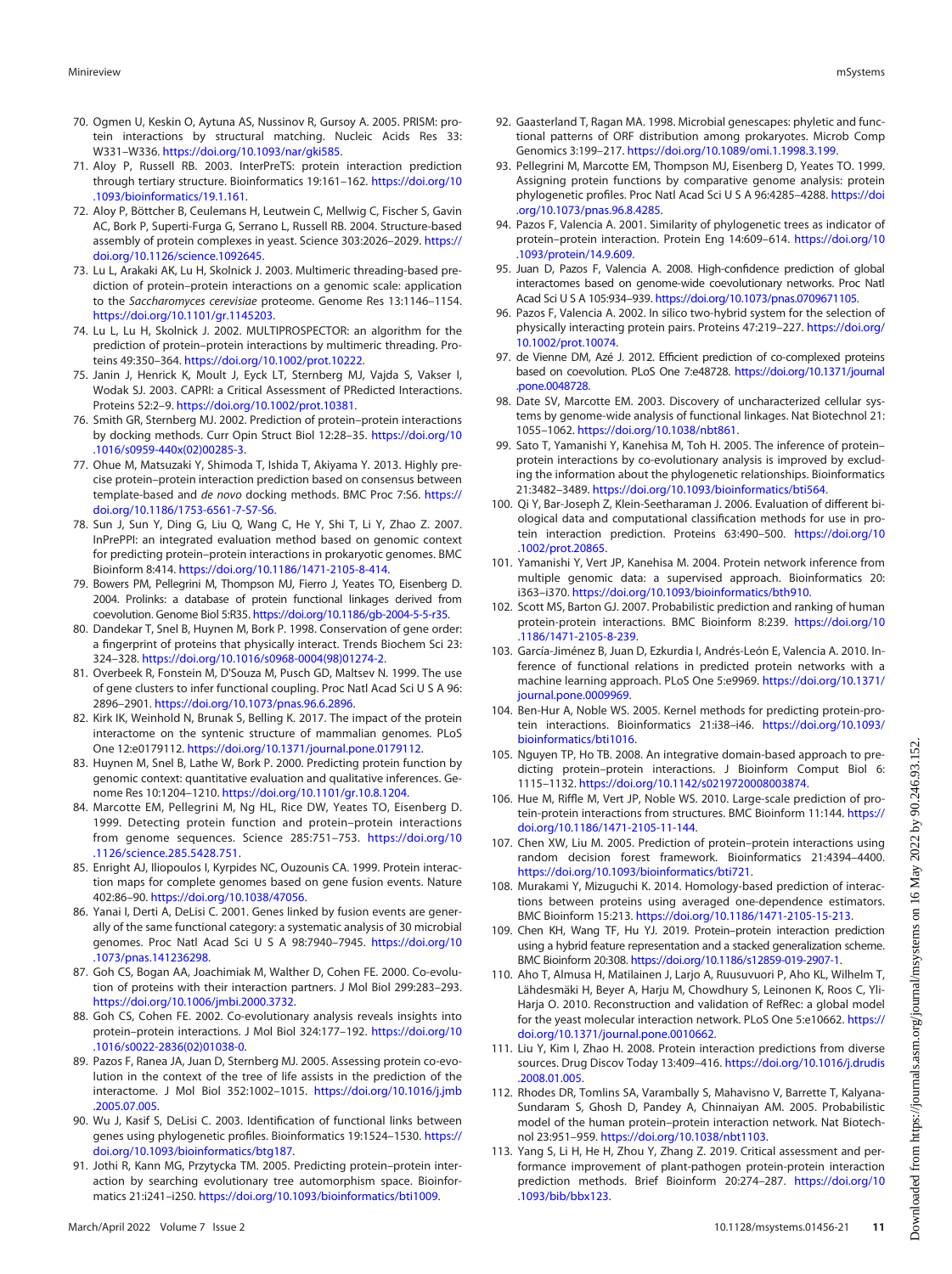- <span id="page-11-38"></span>114. Leite DMC, Brochet X, Resch G, Que YA, Neves A, Peña-Reyes C. 2018. Computational prediction of inter-species relationships through omics data analysis and machine learning. BMC Bioinform 19:420. [https://doi](https://doi.org/10.1186/s12859-018-2388-7) [.org/10.1186/s12859-018-2388-7](https://doi.org/10.1186/s12859-018-2388-7).
- <span id="page-11-36"></span>115. Ananthasubramanian S, Metri R, Khetan A, Gupta A, Handen A, Chandra N, Ganapathiraju M. 2012. Mycobacterium tuberculosis and Clostridium difficille interactomes: demonstration of rapid development of computational system for bacterial interactome prediction. Microb Infect Exp 2:4. [https://doi.org/10.1186/2042-5783-2-4.](https://doi.org/10.1186/2042-5783-2-4)
- <span id="page-11-35"></span>116. Zhang M, Su S, Bhatnagar RK, Hassett DJ, Lu LJ. 2012. Prediction and analysis of the protein interactome in Pseudomonas aeruginosa to enable network-based drug target selection. PLoS One 7:e41202. [https://doi](https://doi.org/10.1371/journal.pone.0041202) [.org/10.1371/journal.pone.0041202.](https://doi.org/10.1371/journal.pone.0041202)
- <span id="page-11-0"></span>117. Sun J, Yang LL, Chen X, Kong DX, Liu R. 2018. Integrating multifaceted information to predict Mycobacterium tuberculosis-human proteinprotein interactions. J Proteome Res 17:3810–3823. [https://doi.org/10](https://doi.org/10.1021/acs.jproteome.8b00497) [.1021/acs.jproteome.8b00497](https://doi.org/10.1021/acs.jproteome.8b00497).
- <span id="page-11-1"></span>118. Bock JR, Gough DA. 2001. Predicting protein–protein interactions from primary structure. Bioinformatics 17:455–460. [https://doi.org/10.1093/](https://doi.org/10.1093/bioinformatics/17.5.455) [bioinformatics/17.5.455](https://doi.org/10.1093/bioinformatics/17.5.455).
- <span id="page-11-2"></span>119. Liu ZP, Wang J, Qiu YQ, Leung RKK, Zhang XS, Tsui SKW, Chen L. 2012. Inferring a protein interaction map of Mycobacterium tuberculosis based on sequences and interologs. BMC Bioinform 13:S6. [https://doi.org/10](https://doi.org/10.1186/1471-2105-13-S7-S6) [.1186/1471-2105-13-S7-S6.](https://doi.org/10.1186/1471-2105-13-S7-S6)
- <span id="page-11-3"></span>120. Ahmed I, Witbooi P, Christoffels A. 2018. Prediction of human–Bacillus anthracis protein–protein interactions using multi-layer neural network. Bioinformatics 34:4159–4164. [https://doi.org/10.1093/bioinformatics/bty504.](https://doi.org/10.1093/bioinformatics/bty504)
- <span id="page-11-4"></span>121. Andres Leon E, Ezkurdia I, García B, Valencia A, Juan D. 2009. EcID: a database for the inference of functional interactions in E. coli. Nucleic Acids Res 37:D629–D635. [https://doi.org/10.1093/nar/gkn853.](https://doi.org/10.1093/nar/gkn853)
- <span id="page-11-5"></span>122. Lv Q, Ma W, Liu H, Li J, Wang H, Lu F, Zhao C, Shi T. 2015. Genome-wide protein–protein interactions and protein function exploration in cyanobacteria. Sci Rep 5:15519. [https://doi.org/10.1038/srep15519.](https://doi.org/10.1038/srep15519)
- <span id="page-11-6"></span>123. Coelho ED, Arrais JP, Matos S, Pereira C, Rosa N, Correia MJ, Barros M, Oliveira JL. 2014. Computational prediction of the human-microbial oral interactome. BMC Syst Biol 8:24. <https://doi.org/10.1186/1752-0509-8-24>.
- <span id="page-11-7"></span>124. Kim H, Shim JE, Shin J, Lee I. 2015. EcoliNet: a database of cofunctional gene network for Escherichia coli. Database (Oxford) 2015:bav001. [https://doi.org/10.1093/database/bav001.](https://doi.org/10.1093/database/bav001)
- <span id="page-11-8"></span>125. Lee M, Pinto NA, Kim CY, Yang S, D'Souza R, Yong D, Lee I. 2019. Network integrative genomic and transcriptomic analysis of carbapenem-resistant Klebsiella pneumoniae strains identifies genes for antibiotic resistance and virulence. mSystems 4:2379–5077. [https://doi.org/10.1128/](https://doi.org/10.1128/mSystems.00202-19) [mSystems.00202-19.](https://doi.org/10.1128/mSystems.00202-19)
- <span id="page-11-9"></span>126. Hwang S, Kim CY, Ji SG, Go J, Kim H, Yang S, Kim HJ, Cho A, Yoon SS, Lee I. 2016. Network-assisted investigation of virulence and antibiotic-resistance systems in Pseudomonas aeruginosa. Sci Rep 6:26223. [https://doi](https://doi.org/10.1038/srep26223) [.org/10.1038/srep26223](https://doi.org/10.1038/srep26223).
- <span id="page-11-10"></span>127. Liu X, Huang Y, Liang J, Zhang S, Li Y, Wang J, Shen Y, Xu Z, Zhao Y. 2014. Computational prediction of protein interactions related to the invasion of erythrocytes by malarial parasites. BMC Bioinform 15:393. [https://doi.org/10.1186/s12859-014-0393-z.](https://doi.org/10.1186/s12859-014-0393-z)
- <span id="page-11-11"></span>128. Wang TY, He F, Hu QW, Zhang Z. 2011. A predicted protein–protein interaction network of the filamentous fungus Neurospora crassa. Mol Biosyst 7:2278–2285. [https://doi.org/10.1039/c1mb05028a.](https://doi.org/10.1039/c1mb05028a)
- <span id="page-11-16"></span>129. Liu ZP, Wang J, Qiu YQ, Leung RKK, Zhang XS, Tsui SKW, Chen L. 2012. Inferring protein–protein interactions based on sequences and interologs in Mycobacterium tuberculosis, p 91–96. In Huang D-S, Gan Y, Premaratne P, Han K (ed), Bio-inspired computing and applications. Springer, Berlin, Germany.
- 130. Jansen R, Greenbaum D, Gerstein M. 2002. Relating whole-genome expression data with protein–protein interactions. Genome Res 12: 37–46. <https://doi.org/10.1101/gr.205602>.
- <span id="page-11-12"></span>131. Alkan F, Erten C. 2015. SiPAN: simultaneous prediction and alignment of protein–protein interaction networks. Bioinformatics 31:2356–2363. <https://doi.org/10.1093/bioinformatics/btv160>.
- <span id="page-11-13"></span>132. Urban M, Lysenko A, Janowska-Sedja EI, Rawlings C, Hammond-Kosack KE, Tsoka S. 2019. PHI-Nets: a network resource for Ascomycete fungal pathogens to annotate and identify putative virulence interacting proteins and siRNAs. Front Microbiol 10:2721. [https://doi.org/10.3389/fmicb](https://doi.org/10.3389/fmicb.2019.02721) [.2019.02721.](https://doi.org/10.3389/fmicb.2019.02721)
- <span id="page-11-14"></span>133. Liu S, Liu Y, Zhao J, Cai S, Qian H, Zuo K, Zhao L, Zhang L. 2017. A computational interactome for prioritizing genes associated with complex agronomic traits in rice (Oryza sativa). Plant J 90:177–188. [https://doi.org/](https://doi.org/10.1111/tpj.13475) [10.1111/tpj.13475.](https://doi.org/10.1111/tpj.13475)
- <span id="page-11-15"></span>134. Yellaboina S, Goyal K, Mande SC. 2007. Inferring genome-wide functional linkages in E. coli by combining improved genome context methods: comparison with high-throughput experimental data. Genome Res 17:527–535. [https://doi.org/10.1101/gr.5900607.](https://doi.org/10.1101/gr.5900607)
- <span id="page-11-17"></span>135. Wuchty S. 2007. Rich-club phenomenon in the interactome of P. falciparum–artifact or signature of a parasitic life style? PLoS One 2:e335. [https://doi.org/10.1371/journal.pone.0000335.](https://doi.org/10.1371/journal.pone.0000335)
- <span id="page-11-18"></span>136. LaCount DJ, Vignali M, Chettier R, Phansalkar A, Bell R, Hesselberth JR, Schoenfeld LW, Ota I, Sahasrabudhe S, Kurschner C, Fields S, Hughes RE. 2005. A protein interaction network of the malaria parasite Plasmodium falciparum. Nature 438:103–107. [https://doi.org/10.1038/nature04104.](https://doi.org/10.1038/nature04104)
- <span id="page-11-19"></span>137. Brohée S, van Helden J. 2006. Evaluation of clustering algorithms for protein–protein interaction networks. BMC Bioinform 7:488. [https://doi](https://doi.org/10.1186/1471-2105-7-488) [.org/10.1186/1471-2105-7-488](https://doi.org/10.1186/1471-2105-7-488).
- <span id="page-11-20"></span>138. Zhou H, Rezaei J, Hugo W, Gao S, Jin J, Fan M, Yong CH, Wozniak M, Wong L. 2013. Stringent DDI-based prediction of H. sapiens–M. tuberculosis H37Rv protein–protein interactions. BMC Syst Biol 7:S6. [https://doi](https://doi.org/10.1186/1752-0509-7-S6-S6) [.org/10.1186/1752-0509-7-S6-S6](https://doi.org/10.1186/1752-0509-7-S6-S6).
- <span id="page-11-21"></span>139. Han YC, Song JM, Wang L, Shu CC, Guo J, Chen LL. 2016. Prediction and characterization of protein–protein interaction network in Bacillus licheniformis WX-02. Sci Rep 6:19486. <https://doi.org/10.1038/srep19486>.
- <span id="page-11-22"></span>140. Deng M, Tu Z, Sun F, Chen T. 2004. Mapping gene ontology to proteins based on protein–protein interaction data. Bioinformatics 20:895–902. [https://doi.org/10.1093/bioinformatics/btg500.](https://doi.org/10.1093/bioinformatics/btg500)
- 141. Nariai N, Kolaczyk ED, Kasif S. 2007. Probabilistic protein function prediction from heterogeneous genome-wide data. PLoS One 2:e337. [https://](https://doi.org/10.1371/journal.pone.0000337) [doi.org/10.1371/journal.pone.0000337.](https://doi.org/10.1371/journal.pone.0000337)
- <span id="page-11-37"></span>142. McDermott J, Bumgarner R, Samudrala R. 2005. Functional annotation from predicted protein interaction networks. Bioinformatics 21: 3217–3226. <https://doi.org/10.1093/bioinformatics/bti514>.
- <span id="page-11-23"></span>143. Chua HN, Sung WK, Wong L. 2006. Exploiting indirect neighbours and topological weight to predict protein function from protein–protein interactions. Bioinformatics 22:1623–1630. [https://doi.org/10.1093/bioinformatics/btl145.](https://doi.org/10.1093/bioinformatics/btl145)
- <span id="page-11-24"></span>144. Albert R. 2005. Scale-free networks in cell biology. J Cell Sci 118:4947–4957. [https://doi.org/10.1242/jcs.02714.](https://doi.org/10.1242/jcs.02714)
- <span id="page-11-25"></span>145. Nguyen Ba AN, Yeh BJ, van Dyk D, Davidson AR, Andrews BJ, Weiss EL, Moses AM. 2012. Proteome-wide discovery of evolutionary conserved sequences in disordered regions. Sci Signal 5:rs1. [https://doi.org/10](https://doi.org/10.1126/scisignal.2002515) [.1126/scisignal.2002515.](https://doi.org/10.1126/scisignal.2002515)
- <span id="page-11-26"></span>146. Jeong H, Mason SP, Barabási AL, Oltvai ZN. 2001. Lethality and centrality in protein networks. Nature 411:41–42. <https://doi.org/10.1038/35075138>.
- <span id="page-11-27"></span>147. Dyer MD, Neff C, Dufford M, Rivera CG, Shattuck D, Bassaganya-Riera J, Murali TM, Sobral BW. 2010. The human-bacterial pathogen protein interaction networks of Bacillus anthracis, Francisella tularensis, and Yersinia pestis. PLoS One 5:e12089. <https://doi.org/10.1371/journal.pone.0012089>.
- <span id="page-11-28"></span>148. Zhou H, Gao S, Nguyen NN, Fan M, Jin J, Liu B, Zhao L, Xiong G, Tan M, Li S, Wong L. 2014. Stringent homology-based prediction of H. sapiens–M. tuberculosis H37Rv protein–protein interactions. Biol Direct 9:5. [https://](https://doi.org/10.1186/1745-6150-9-5) [doi.org/10.1186/1745-6150-9-5.](https://doi.org/10.1186/1745-6150-9-5)
- <span id="page-11-29"></span>149. Barabási AL, Albert R. 1999. Emergence of scaling in random networks. Science 286:509–512. <https://doi.org/10.1126/science.286.5439.509>.
- <span id="page-11-30"></span>150. Zhu X, Gerstein M, Snyder M. 2007. Getting connected: analysis and principles of biological networks. Genes Dev 21:1010–1024. [https://doi.org/](https://doi.org/10.1101/gad.1528707) [10.1101/gad.1528707.](https://doi.org/10.1101/gad.1528707)
- <span id="page-11-31"></span>151. Yook SH, Oltvai ZN, Barabási AL. 2004. Functional and topological characterization of protein interaction networks. Proteomics 4:928–942. <https://doi.org/10.1002/pmic.200300636>.
- <span id="page-11-32"></span>152. Jeong H, Tombor B, Albert R, Oltvai ZN, Barabási AL. 2000. The largescale organization of metabolic networks. Nature 407:651-654. [https://](https://doi.org/10.1038/35036627) [doi.org/10.1038/35036627](https://doi.org/10.1038/35036627).
- <span id="page-11-33"></span>153. Li S, Armstrong CM, Bertin N, Ge H, Milstein S, Boxem M, Vidalain PO, Han JDJ, Chesneau A, Hao T, Goldberg DS, Li N, Martinez M, Rual JF, Lamesch P, Xu L, Tewari M, Wong SL, Zhang LV, Berriz GF, Jacotot L, Vaglio P, Reboul J, Hirozane-Kishikawa T, Li Q, Gabel HW, Elewa A, Baumgartner B, Rose DJ, Yu H, Bosak S, Sequerra R, Fraser A, Mango SE, Saxton WM, Strome S, Van Den Heuvel S, Piano F, Vandenhaute J, Sardet C, Gerstein M, Doucette-Stamm L, Gunsalus KC, Harper JW, Cusick ME, Roth FP, Hill DE, Vidal M. 2004. A map of the interactome network of the metazoan C. elegans. Science 303:540–543. [https://doi.org/10.1126/](https://doi.org/10.1126/science.1091403) [science.1091403.](https://doi.org/10.1126/science.1091403)
- <span id="page-11-34"></span>154. Giot L, Bader JS, Brouwer C, Chaudhuri A, Kuang B, Li Y, Hao YL, Ooi CE, Godwin B, Vitols E, Vijayadamodar G, Pochart P, Machineni H, Welsh M, Kong Y, Zerhusen B, Malcolm R, Varrone Z, Collis A, Minto M, Burgess S, McDaniel L, Stimpson E, Spriggs F, Williams J, Neurath K, Ioime N, Agee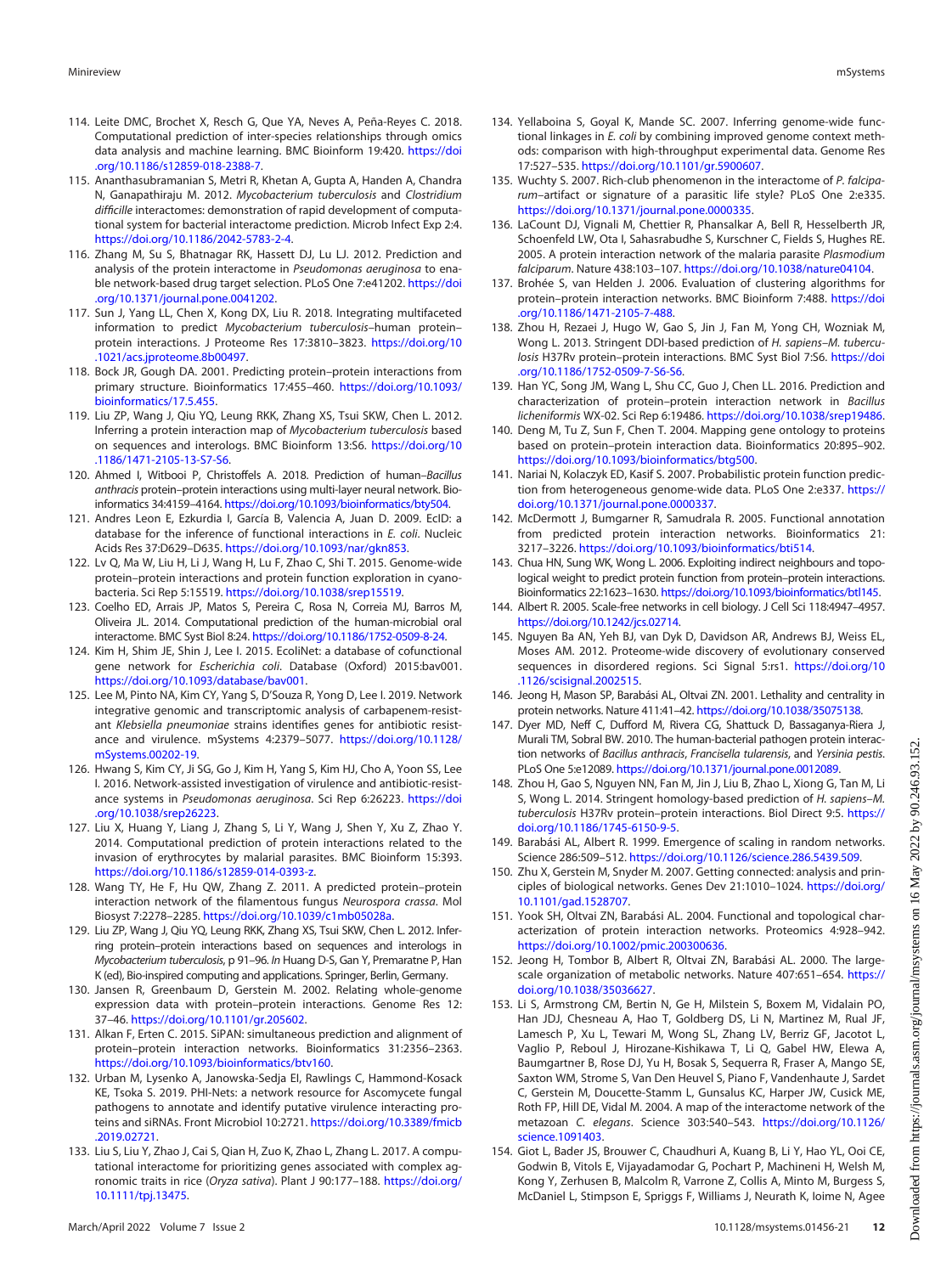M, Voss E, Furtak K, Renzulli R, Aanensen N, Carrolla S, Bickelhaupt E, Lazovatsky Y, DaSilva A, Zhong J, Stanyon CA, Finley RL, White KP, Braverman M, Jarvie T, Gold S, Leach M, Knight J, Shimkets RA, McKenna MP, Chant J, Rothberg JM. 2003. A protein interaction map of Drosophila melanogaster. Science 302:1727–1736. [https://doi.org/10.1126/science](https://doi.org/10.1126/science.1090289) [.1090289.](https://doi.org/10.1126/science.1090289)

- <span id="page-12-0"></span>155. Tanaka R, Yi TM, Doyle J. 2005. Some protein interaction data do not exhibit power law statistics. FEBS Lett 579:5140–5144. [https://doi.org/10](https://doi.org/10.1016/j.febslet.2005.08.024) [.1016/j.febslet.2005.08.024.](https://doi.org/10.1016/j.febslet.2005.08.024)
- <span id="page-12-1"></span>156. Watts DJ, Strogatz SH. 1998. Collective dynamics of "small-world" networks. Nature 393:440–442. [https://doi.org/10.1038/30918.](https://doi.org/10.1038/30918)
- <span id="page-12-2"></span>157. Amaral LA, Scala A, Barthelemy M, Stanley HE. 2000. Classes of smallworld networks. Proc Natl Acad Sci U S A 97:11149–11152. [https://doi](https://doi.org/10.1073/pnas.200327197) [.org/10.1073/pnas.200327197.](https://doi.org/10.1073/pnas.200327197)
- <span id="page-12-3"></span>158. Fell DA, Wagner A. 2000. The small world of metabolism. Nat Biotechnol 18:1121–1122. [https://doi.org/10.1038/81025.](https://doi.org/10.1038/81025)
- <span id="page-12-4"></span>159. Joy MP, Brock A, Ingber DE, Huang S. 2005. High-betweenness proteins in the yeast protein interaction network. J Biomed Biotechnol 2005: 96–103. [https://doi.org/10.1155/JBB.2005.96.](https://doi.org/10.1155/JBB.2005.96)
- <span id="page-12-5"></span>160. Newman MEJ, Girvan M. 2004. Finding and evaluating community structure in networks. Phys Rev E Stat Nonlin Soft Matter Phys 69:e026113. <https://doi.org/10.1103/PhysRevE.69.026113>.
- <span id="page-12-6"></span>161. Ravasz E. 2009. Detecting hierarchical modularity in biological networks. Methods Mol Biol 541:145–160. [https://doi.org/10.1007/978-1-59745](https://doi.org/10.1007/978-1-59745-243-4_7)  $-243-4$  7.
- <span id="page-12-7"></span>162. Hartwell LH, Hopfield JJ, Leibler S, Murray AW. 1999. From molecular to modular cell biology. Nature 402:C47–C52. [https://doi.org/10.1038/](https://doi.org/10.1038/35011540) [35011540](https://doi.org/10.1038/35011540).
- 163. Ihmels J, Friedlander G, Bergmann S, Sarig O, Ziv Y, Barkai N. 2002. Revealing modular organization in the yeast transcriptional network. Nat Genet 31:370–377. <https://doi.org/10.1038/ng941>.
- 164. Girvan M, Newman MEJ. 2002. Community structure in social and biological networks. Proc Natl Acad Sci U S A 99:7821–7826. [https://doi.org/](https://doi.org/10.1073/pnas.122653799) [10.1073/pnas.122653799.](https://doi.org/10.1073/pnas.122653799)
- <span id="page-12-8"></span>165. Spirin V, Mirny LA. 2003. Protein complexes and functional modules in molecular networks. Proc Natl Acad Sci U S A 100:12123–12128. [https://](https://doi.org/10.1073/pnas.2032324100) [doi.org/10.1073/pnas.2032324100](https://doi.org/10.1073/pnas.2032324100).
- <span id="page-12-9"></span>166. Jafari M, Mirzaie M, Sadeghi M. 2015. Interlog protein network: an evolutionary benchmark of protein interaction networks for the evaluation of clustering algorithms. BMC Bioinform 16:319. [https://doi.org/10.1186/](https://doi.org/10.1186/s12859-015-0755-1) [s12859-015-0755-1](https://doi.org/10.1186/s12859-015-0755-1).
- <span id="page-12-10"></span>167. Dunn R, Dudbridge F, Sanderson CM. 2005. The use of edge-betweenness clustering to investigate biological function in protein interaction networks. BMC Bioinform 6:39. [https://doi.org/10.1186/1471-2105-6-39.](https://doi.org/10.1186/1471-2105-6-39)
- <span id="page-12-11"></span>168. Chin CH, Chen SH, Ho CW, Ko MT, Lin CY. 2010. A hub-attachment based method to detect functional modules from confidence-scored protein interactions and expression profiles. BMC Bioinform 11:S25. [https://doi](https://doi.org/10.1186/1471-2105-11-S1-S25) [.org/10.1186/1471-2105-11-S1-S25.](https://doi.org/10.1186/1471-2105-11-S1-S25)
- <span id="page-12-12"></span>169. Wang Y, Qian X. 2014. Functional module identification in protein interaction networks by interaction patterns. Bioinformatics 30:81–93. <https://doi.org/10.1093/bioinformatics/btt569>.
- <span id="page-12-13"></span>170. Ozawa Y, Saito R, Fujimori S, Kashima H, Ishizaka M, Yanagawa H, Miyamoto-Sato E, Tomita M. 2010. Protein complex prediction via verifying and reconstructing the topology of domain–domain interactions. BMC Bioinform 11:350. <https://doi.org/10.1186/1471-2105-11-350>.
- <span id="page-12-14"></span>171. Krishnadev O, Srinivasan N. 2011. Prediction of protein–protein interactions between human host and a pathogen and its application to three pathogenic bacteria. Int J Biol Macromol 48:613–619. [https://doi.org/10](https://doi.org/10.1016/j.ijbiomac.2011.01.030) [.1016/j.ijbiomac.2011.01.030](https://doi.org/10.1016/j.ijbiomac.2011.01.030).
- <span id="page-12-15"></span>172. Oliver S. 2000. Guilt-by-association goes global. Nature 403:601–603. <https://doi.org/10.1038/35001165>.
- <span id="page-12-16"></span>173. Linghu B, Snitkin ES, Holloway DT, Gustafson AM, Xia Y, DeLisi C. 2008. High-precision high-coverage functional inference from integrated data sources. BMC Bioinform 9:119. <https://doi.org/10.1186/1471-2105-9-119>.
- <span id="page-12-17"></span>174. Chua HN, Sung WK, Wong L. 2007. Using indirect protein interactions for the prediction of gene ontology functions. BMC Bioinform 8:S8. [https://](https://doi.org/10.1186/1471-2105-8-S4-S8) [doi.org/10.1186/1471-2105-8-S4-S8](https://doi.org/10.1186/1471-2105-8-S4-S8).
- <span id="page-12-18"></span>175. Nabieva E, Jim K, Agarwal A, Chazelle B, Singh M. 2005. Whole-proteome prediction of protein function via graph-theoretic analysis of interaction maps. Bioinformatics 21:i302–i310. [https://doi.org/10.1093/bioinformatics/](https://doi.org/10.1093/bioinformatics/bti1054) [bti1054.](https://doi.org/10.1093/bioinformatics/bti1054)
- <span id="page-12-19"></span>176. Myers CL, Troyanskaya OG. 2007. Context-sensitive data integration and prediction of biological networks. Bioinformatics 23:2322–2330. [https://](https://doi.org/10.1093/bioinformatics/btm332) [doi.org/10.1093/bioinformatics/btm332.](https://doi.org/10.1093/bioinformatics/btm332)
- <span id="page-12-20"></span>177. Guo Z, Wang L, Li Y, Gong X, Yao C, Ma W, Wang D, Li Y, Zhu J, Zhang M, Yang D, Rao S, Wang J. 2007. Edge-based scoring and searching method for identifying condition-responsive protein–protein interaction sub-network. Bioinformatics 23:2121–2128. [https://doi.org/10.1093/bioinformatics/btm294.](https://doi.org/10.1093/bioinformatics/btm294)
- <span id="page-12-21"></span>178. Zitnik M, Sosič R, Feldman MW, Leskovec J. 2019. Evolution of resilience in protein interactomes across the tree of life. Proc Natl Acad Sci U S A 116:4426–4433. <https://doi.org/10.1073/pnas.1818013116>.
- <span id="page-12-22"></span>179. Kiemer L, Cesareni G. 2007. Comparative interactomics: comparing apples and pears? Trends Biotechnol 25:448–454. [https://doi.org/10](https://doi.org/10.1016/j.tibtech.2007.08.002) [.1016/j.tibtech.2007.08.002.](https://doi.org/10.1016/j.tibtech.2007.08.002)
- <span id="page-12-23"></span>180. Wuchty S, Uetz P. 2014. Protein–protein interaction networks of E. coli and S. cerevisiae are similar. Sci Rep 4:7187. [https://doi.org/10.1038/](https://doi.org/10.1038/srep07187) [srep07187.](https://doi.org/10.1038/srep07187)
- <span id="page-12-24"></span>181. Berg J, Lässig M. 2004. Local graph alignment and motif search in biological networks. Proc Natl Acad Sci U S A 101:14689–14694. [https://doi](https://doi.org/10.1073/pnas.0305199101) [.org/10.1073/pnas.0305199101](https://doi.org/10.1073/pnas.0305199101).
- <span id="page-12-25"></span>182. Kuchaiev O, Przulj N. 2011. Integrative network alignment reveals large regions of global network similarity in yeast and human. Bioinformatics 27:1390–1396. <https://doi.org/10.1093/bioinformatics/btr127>.
- <span id="page-12-26"></span>183. Aladag AE, Erten C. 2013. SPINAL: scalable protein interaction network alignment. Bioinformatics 29:917–924. [https://doi.org/10.1093/](https://doi.org/10.1093/bioinformatics/btt071) [bioinformatics/btt071](https://doi.org/10.1093/bioinformatics/btt071).
- <span id="page-12-27"></span>184. Parida L. 2007. Discovering topological motifs using a compact notation. J Comput Biol 14:300–323. [https://doi.org/10.1089/cmb.2006.0142.](https://doi.org/10.1089/cmb.2006.0142)
- <span id="page-12-28"></span>185. Shao M, Yang Y, Guan J, Zhou S. 2014. Choosing appropriate models for protein–protein interaction networks: a comparison study. Brief Bioinform 15:823–838. [https://doi.org/10.1093/bib/bbt014.](https://doi.org/10.1093/bib/bbt014)
- <span id="page-12-29"></span>186. Lancichinetti A, Kivelä M, Saramäki J, Fortunato S. 2010. Characterizing the community structure of complex networks. PLoS One 5:e11976. [https://doi.org/10.1371/journal.pone.0011976.](https://doi.org/10.1371/journal.pone.0011976)
- <span id="page-12-30"></span>187. Pržulj N. 2007. Biological network comparison using graphlet degree distribution. Bioinformatics 23:e177–e183. [https://doi.org/10.1093/](https://doi.org/10.1093/bioinformatics/btl301) [bioinformatics/btl301.](https://doi.org/10.1093/bioinformatics/btl301)
- <span id="page-12-31"></span>188. Wu X, Liu Q, Jiang R. 2009. Align human interactome with phenome to identify causative genes and networks underlying disease families. Bioinformatics 25:98–104. [https://doi.org/10.1093/bioinformatics/btn593.](https://doi.org/10.1093/bioinformatics/btn593)
- <span id="page-12-32"></span>189. Futschik ME, Chaurasia G, Herzel H. 2007. Comparison of human protein-protein interaction maps. Bioinformatics 23:605–611. [https://doi](https://doi.org/10.1093/bioinformatics/btl683) [.org/10.1093/bioinformatics/btl683](https://doi.org/10.1093/bioinformatics/btl683).
- <span id="page-12-33"></span>190. Singh R, Xu J, Berger B. 2008. Global alignment of multiple protein interaction networks with application to functional orthology detection. Proc Natl Acad Sci U S A 105:12763–12768. [https://doi.org/10.1073/pnas](https://doi.org/10.1073/pnas.0806627105) [.0806627105](https://doi.org/10.1073/pnas.0806627105).
- <span id="page-12-35"></span>191. Liao CS, Lu K, Baym M, Singh R, Berger B. 2009. IsoRankN: spectral methods for global alignment of multiple protein networks. Bioinformatics 25:i253–i258. [https://doi.org/10.1093/bioinformatics/btp203.](https://doi.org/10.1093/bioinformatics/btp203)
- 192. Cai H, Lilburn TG, Hong C, Gu J, Kuang R, Wang Y. 2015. Predicting and exploring network components involved in pathogenesis in the malaria parasite via novel subnetwork alignments. BMC Syst Biol 9:S1. [https://](https://doi.org/10.1186/1752-0509-9-S4-S1) [doi.org/10.1186/1752-0509-9-S4-S1](https://doi.org/10.1186/1752-0509-9-S4-S1).
- 193. Cai H, Hong C, Gu J, Lilburn TG, Kuang R, Wang Y. 2012. Module-based subnetwork alignments reveal novel transcriptional regulators in malaria parasite Plasmodium falciparum. BMC Syst Biol 6:S5. [https://doi](https://doi.org/10.1186/1752-0509-6-S3-S5) [.org/10.1186/1752-0509-6-S3-S5](https://doi.org/10.1186/1752-0509-6-S3-S5).
- <span id="page-12-34"></span>194. Dutkowski J, Tiuryn J. 2007. Identification of functional modules from conserved ancestral protein–protein interactions. Bioinformatics 23: i149–i158. <https://doi.org/10.1093/bioinformatics/btm194>.
- <span id="page-12-36"></span>195. Schleker S, Sun J, Raghavan B, Srnec M, Müller N, Koepfinger M, Murthy L, Zhao Z, Klein-Seetharaman J. 2012. The current Salmonella–host interactome. Proteomics Clin Appl 6:117–133. [https://doi.org/10.1002/prca](https://doi.org/10.1002/prca.201100083) [.201100083](https://doi.org/10.1002/prca.201100083).
- <span id="page-12-37"></span>196. Häuser R, Blasche S, Dokland T, Haggård-Ljungquist E, von Brunn A, Salas M, Casjens S, Molineux I, Uetz P. 2012. Bacteriophage protein– protein interactions. Adv Virus Res 83:219–298. [https://doi.org/10.1016/](https://doi.org/10.1016/B978-0-12-394438-2.00006-2) [B978-0-12-394438-2.00006-2](https://doi.org/10.1016/B978-0-12-394438-2.00006-2).
- <span id="page-12-38"></span>197. von Mering C, Huynen M, Jaeggi D, Schmidt S, Bork P, Snel B. 2003. STRING: a database of predicted functional associations between proteins. Nucleic Acids Res 31:258–261. <https://doi.org/10.1093/nar/gkg034>.
- <span id="page-12-39"></span>198. Raman K, Chandra N. 2008. Mycobacterium tuberculosis interactome analysis unravels potential pathways to drug resistance. BMC Microbiol 8:234. [https://doi.org/10.1186/1471-2180-8-234.](https://doi.org/10.1186/1471-2180-8-234)
- <span id="page-12-40"></span>199. Raman MP, Singh S, Devi PR, Velmurugan D. 2012. Uncovering potential drug targets for Tuberculosis using protein networks. Bioinformation 8: 403–406. <https://doi.org/10.6026/97320630008403>.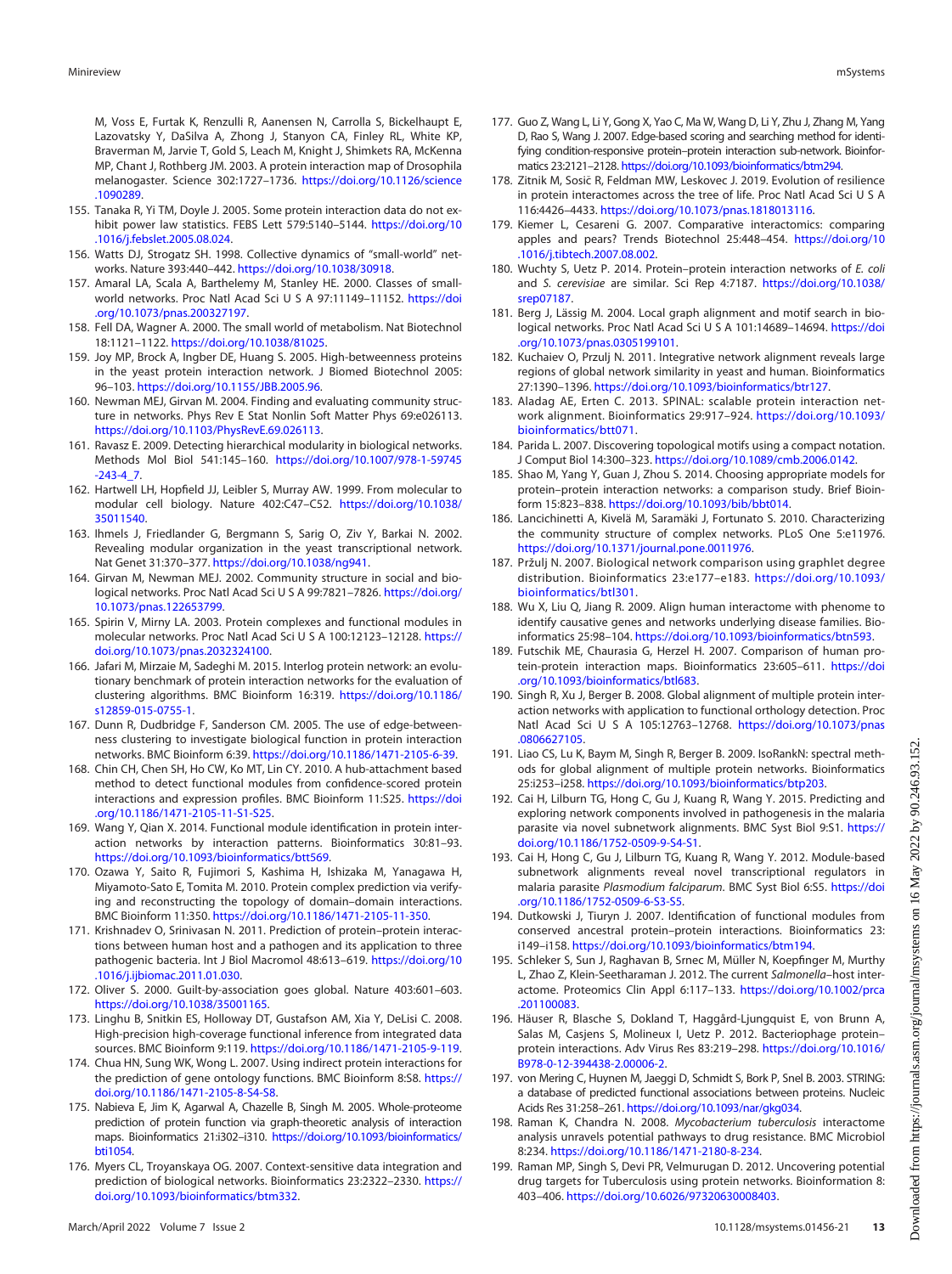- <span id="page-13-2"></span>200. Folador EL, de Carvalho PVSD, Silva WM, Ferreira RS, Silva A, Gromiha M, Ghosh P, Barh D, Azevedo V, Röttger R. 2016. In silico identification of essential proteins in Corynebacterium pseudotuberculosis based on protein–protein interaction networks. BMC Syst Biol 10:103. [https://doi.org/](https://doi.org/10.1186/s12918-016-0346-4) [10.1186/s12918-016-0346-4](https://doi.org/10.1186/s12918-016-0346-4).
- <span id="page-13-5"></span>201. Prathiviraj R, Berchmans S, Chellapandi P. 2019. Analysis of modularity in proteome-wide protein interaction networks of Methanothermobacter thermautotrophicus strain  $\Delta H$  and metal-loving bacteria. J Proteins Proteom 10:179–190. [https://doi.org/10.1007/s42485-019-00019-5.](https://doi.org/10.1007/s42485-019-00019-5)
- <span id="page-13-4"></span>202. Bharathi M, Chellapandi P. 2019. Comparative analysis of differential proteome-wide protein–protein interaction network of Methanobrevibacter ruminantium M1. Biochem Biophys Rep 20:100698. [https://doi](https://doi.org/10.1016/j.bbrep.2019.100698) [.org/10.1016/j.bbrep.2019.100698](https://doi.org/10.1016/j.bbrep.2019.100698).
- <span id="page-13-24"></span>203. Kumar S, Lata KS, Sharma P, Bhairappanavar SB, Soni S, Das J. 2019. Inferring pathogen–host interactions between Leptospira interrogans and Homo sapiens using network theory. Sci Rep 9:1434. [https://doi.org/10](https://doi.org/10.1038/s41598-018-38329-1) [.1038/s41598-018-38329-1.](https://doi.org/10.1038/s41598-018-38329-1)
- <span id="page-13-0"></span>204. Kim WY, Kang S, Kim BC, Oh J, Cho S, Bhak J, Choi JS. 2008. SynechoNET: integrated protein–protein interaction database of a model cyanobacterium Synechocystis sp. PCC 6803. BMC Bioinform 9:S20. [https://doi.org/](https://doi.org/10.1186/1471-2105-9-S1-S20) [10.1186/1471-2105-9-S1-S20](https://doi.org/10.1186/1471-2105-9-S1-S20).
- <span id="page-13-3"></span>205. Cong Q, Anishchenko I, Ovchinnikov S, Baker D. 2019. Protein interaction networks revealed by proteome coevolution. Science 365:185–189. <https://doi.org/10.1126/science.aaw6718>.
- <span id="page-13-9"></span>206. Kong P, Huang G, Liu W. 2020. Identification of protein complexes and functional modules in E. coli PPI networks. BMC Microbiol 20:243. <https://doi.org/10.1186/s12866-020-01904-6>.
- <span id="page-13-1"></span>207. Wojcik J, Boneca IG, Legrain P. 2002. Prediction, assessment and validation of protein interaction maps in bacteria. J Mol Biol 323:763–770. [https://doi.org/10.1016/s0022-2836\(02\)01009-4.](https://doi.org/10.1016/s0022-2836(02)01009-4)
- <span id="page-13-10"></span>208. Wojcik J, Schächter V. 2001. Protein–protein interaction map inference using interacting domain profile pairs. Bioinformatics 17:S296–S305. [https://doi.org/10.1093/bioinformatics/17.suppl\\_1.S296](https://doi.org/10.1093/bioinformatics/17.suppl_1.S296).
- <span id="page-13-11"></span>209. Wuchty S, Müller SA, Caufield JH, Häuser R, Aloy P, Kalkhof S, Uetz P. 2018. Proteome data improves protein function prediction in the interactome of Helicobacter pylori. Mol Cell Proteomics 17:961-973. [https://](https://doi.org/10.1074/mcp.RA117.000474) [doi.org/10.1074/mcp.RA117.000474.](https://doi.org/10.1074/mcp.RA117.000474)
- <span id="page-13-7"></span>210. Park SJ, Choi JS, Kim BC, Jho SW, Ryu JW, Park D, Lee KA, Bhak J, Kim SI. 2009. PutidaNET: interactome database service and network analysis of Pseudomonas putida KT2440. BMC Genom 10:S18. [https://doi.org/10](https://doi.org/10.1186/1471-2164-10-S3-S18) [.1186/1471-2164-10-S3-S18](https://doi.org/10.1186/1471-2164-10-S3-S18).
- <span id="page-13-12"></span>211. Singh A, Mai D, Kumar A, Steyn AJC. 2006. Dissecting virulence pathways of Mycobacterium tuberculosis through protein–protein association. Proc Natl Acad Sci U S A 103:11346–11351. [https://doi.org/10.1073/pnas](https://doi.org/10.1073/pnas.0602817103) [.0602817103](https://doi.org/10.1073/pnas.0602817103).
- <span id="page-13-13"></span>212. Zhou H, Wong L. 2011. Comparative analysis and assessment of M. tuberculosis H37Rv protein–protein interaction datasets. BMC Genom 12: S20. [https://doi.org/10.1186/1471-2164-12-S3-S20.](https://doi.org/10.1186/1471-2164-12-S3-S20)
- <span id="page-13-6"></span>213. Cui T, Zhang L, Wang X, He ZG. 2009. Uncovering new signaling proteins and potential drug targets through the interactome analysis of Mycobacterium tuberculosis. BMC Genom 10:118. [https://doi.org/10.1186/](https://doi.org/10.1186/1471-2164-10-118) [1471-2164-10-118](https://doi.org/10.1186/1471-2164-10-118).
- <span id="page-13-14"></span>214. Edwards RA, McNair K, Faust K, Raes J, Dutilh BE. 2016. Computational approaches to predict bacteriophage–host relationships. FEMS Microbiol Rev 40:258–272. [https://doi.org/10.1093/femsre/fuv048.](https://doi.org/10.1093/femsre/fuv048)
- <span id="page-13-15"></span>215. Dutilh BE, Cassman N, McNair K, Sanchez SE, Silva GGZ, Boling L, Barr JJ, Speth DR, Seguritan V, Aziz RK, Felts B, Dinsdale EA, Mokili JL, Edwards RA. 2014. A highly abundant bacteriophage discovered in the unknown sequences of human faecal metagenomes. Nat Commun 5:4498. [https://doi.org/10](https://doi.org/10.1038/ncomms5498) [.1038/ncomms5498.](https://doi.org/10.1038/ncomms5498)
- 216. Shapiro JW, Putonti C. 2018. Gene co-occurrence networks reflect bacteriophage ecology and evolution. mBio 9:e01870–17. [https://doi.org/10](https://doi.org/10.1128/mBio.01870-17) [.1128/mBio.01870-17.](https://doi.org/10.1128/mBio.01870-17)
- 217. Lima-Mendez G, Van Helden J, Toussaint A, Leplae R. 2008. Reticulate representation of evolutionary and functional relationships between phage genomes. Mol Biol Evol 25:762–777. <https://doi.org/10.1093/molbev/msn023>.
- <span id="page-13-16"></span>218. Paez-Espino D, Eloe-Fadrosh EA, Pavlopoulos GA, Thomas AD, Huntemann M, Mikhailova N, Rubin E, Ivanova NN, Kyrpides NC. 2016. Uncovering Earth's virome. Nature 536:425–430. <https://doi.org/10.1038/nature19094>.
- <span id="page-13-17"></span>219. Wang W, Ren J, Tang K, Dart E, Ignacio-Espinoza JC, Fuhrman JA, Braun J, Sun F, Ahlgren NA. 2020. A network-based integrated framework for predicting virus–prokaryote interactions. NAR Genom Bioinform 2: lqaa044. <https://doi.org/10.1093/nargab/lqaa044>.
- <span id="page-13-8"></span>220. Métris A, Sudhakar P, Fazekas D, Demeter A, Ari E, Olbei M, Branchu P, Kingsley RA, Baranyi J, Korcsmáros T. 2017. SalmoNet, an integrated network of ten Salmonella enterica strains reveals common and distinct pathways to host adaptation. NPJ Syst Biol Appl 3:31. [https://doi.org/10](https://doi.org/10.1038/s41540-017-0034-z) [.1038/s41540-017-0034-z](https://doi.org/10.1038/s41540-017-0034-z).
- <span id="page-13-18"></span>221. Loaiza CD, Duhan N, Lister M, Kaundal R. 2020. In silico prediction of host–pathogen protein interactions in melioidosis pathogen Burkholderia pseudomallei and human reveals novel virulence factors and their targets. Brief Bioinform 22:bbz162.
- <span id="page-13-19"></span>222. Durmus Tekir SD, Ülgen KO. 2013. Systems biology of pathogen–host interaction: networks of protein–protein interaction within pathogens and pathogen–human interactions in the post-genomic era. Biotechnol J 8:85–96. <https://doi.org/10.1002/biot.201200110>.
- <span id="page-13-20"></span>223. Pan A, Lahiri C, Rajendiran A, Shanmugham B. 2016. Computational analysis of protein interaction networks for infectious diseases. Brief Bioinform 17:517–526. [https://doi.org/10.1093/bib/bbv059.](https://doi.org/10.1093/bib/bbv059)
- <span id="page-13-21"></span>224. Mahajan G, Mande SC. 2017. Using structural knowledge in the protein data bank to inform the search for potential host–microbe protein interactions in sequence space: application to Mycobacterium tuberculosis. BMC Bioinform 18:201. [https://doi.org/10.1186/s12859-017-1550-y.](https://doi.org/10.1186/s12859-017-1550-y)
- <span id="page-13-22"></span>225. Zanzoni A, Spinelli L, Braham S, Brun C. 2017. Perturbed human sub-networks by *Fusobacterium nucleatum* candidate virulence proteins. Microbiome 5:89. [https://doi.org/10.1186/s40168-017-0307-1.](https://doi.org/10.1186/s40168-017-0307-1)
- <span id="page-13-23"></span>226. Acharya D, Dutta T. 2021. Elucidating the network features and evolutionary attributes of intra- and interspecific protein–protein interactions between human and pathogenic bacteria. Sci Rep 11:190. [https://doi](https://doi.org/10.1038/s41598-020-80549-x) [.org/10.1038/s41598-020-80549-x.](https://doi.org/10.1038/s41598-020-80549-x)
- <span id="page-13-25"></span>227. Li ZG, He F, Zhang Z, Peng YL. 2012. Prediction of protein–protein interactions between Ralstonia solanacearum and Arabidopsis thaliana. Amino Acids 42:2363–2371. [https://doi.org/10.1007/s00726-011-0978-z.](https://doi.org/10.1007/s00726-011-0978-z)
- <span id="page-13-26"></span>228. Sahu SS, Weirick T, Kaundal R. 2014. Predicting genome-scale Arabidopsis–Pseudomonas syringae interactome using domain and interologbased approaches. BMC Bioinform 15:S13. [https://doi.org/10.1186/1471](https://doi.org/10.1186/1471-2105-15-S11-S13) [-2105-15-S11-S13](https://doi.org/10.1186/1471-2105-15-S11-S13).
- <span id="page-13-27"></span>229. Zhang L, Liu JY, Gu H, Du Y, Zuo JF, Zhang Z, Zhang M, Li P, Dunwell JM, Cao Y, Zhang Z, Zhang YM. 2018. Bradyrhizobium diazoefficiens USDA 110- Glycine max interactome provides candidate proteins associated with symbiosis. J Proteome Res 17:3061–3074. [https://doi.org/10.1021/](https://doi.org/10.1021/acs.jproteome.8b00209) [acs.jproteome.8b00209.](https://doi.org/10.1021/acs.jproteome.8b00209)
- <span id="page-13-28"></span>230. Evans P, Dampier W, Ungar L, Tozeren A. 2009. Prediction of HIV-1 virus– host protein interactions using virus and host sequence motifs. BMC Med Genom 2:27. <https://doi.org/10.1186/1755-8794-2-27>.
- <span id="page-13-29"></span>231. Becerra A, Bucheli VA, Moreno PA. 2017. Prediction of virus–host protein-protein interactions mediated by short linear motifs. BMC Bioinform 18:163. <https://doi.org/10.1186/s12859-017-1570-7>.
- <span id="page-13-30"></span>232. Sarmady M, Dampier W, Tozeren A. 2011. Sequence- and interactomebased prediction of viral protein hotspots targeting host proteins: a case study for HIV Nef. PLoS One 6:e20735. [https://doi.org/10.1371/journal](https://doi.org/10.1371/journal.pone.0020735) [.pone.0020735.](https://doi.org/10.1371/journal.pone.0020735)
- <span id="page-13-31"></span>233. Emamjomeh A, Goliaei B, Zahiri J, Ebrahimpour R. 2014. Predicting protein–protein interactions between human and hepatitis C virus via an ensemble learning method. Mol Biosyst 10:3147–3154. [https://doi.org/](https://doi.org/10.1039/c4mb00410h) [10.1039/c4mb00410h.](https://doi.org/10.1039/c4mb00410h)
- <span id="page-13-32"></span>234. Cui G, Fang C, Han K. 2012. Prediction of protein–protein interactions between viruses and human by an SVM model. BMC Bioinform 13:S5. <https://doi.org/10.1186/1471-2105-13-S7-S5>.
- <span id="page-13-33"></span>235. Halder AK, Dutta P, Kundu M, Basu S, Nasipuri M. 2018. Review of computational methods for virus–host protein interaction prediction: a case study on novel Ebola–human interactions. Brief Funct Genom 17:381–391. [https://doi](https://doi.org/10.1093/bfgp/elx026) [.org/10.1093/bfgp/elx026.](https://doi.org/10.1093/bfgp/elx026)
- <span id="page-13-34"></span>236. Li Y, Zhang Z, Yang L, Lian X, Xie Y, Li S, Xin S, Cao P, Lu J. 2020. The MERS-CoV receptor DPP4 as a candidate binding target of the SARS-CoV-2 spike. iScience 23:101160. <https://doi.org/10.1016/j.isci.2020.101160>.
- <span id="page-13-35"></span>237. Dey L, Chakraborty S, Mukhopadhyay A. 2020. Machine learning techniques for sequence-based prediction of viral–host interactions between SARS-CoV-2 and human proteins. Biomed J 43:438–450. [https://doi.org/](https://doi.org/10.1016/j.bj.2020.08.003) [10.1016/j.bj.2020.08.003](https://doi.org/10.1016/j.bj.2020.08.003).
- <span id="page-13-36"></span>238. Lu H, Zhou Q, He J, Jiang Z, Peng C, Tong R, Shi J. 2020. Recent advances in the development of protein–protein interactions modulators: mechanisms and clinical trials. Signal Transduct Target Ther 5:213. [https://doi](https://doi.org/10.1038/s41392-020-00315-3) [.org/10.1038/s41392-020-00315-3](https://doi.org/10.1038/s41392-020-00315-3).
- <span id="page-13-37"></span>239. Rapanoel HA, Mazandu GK, Mulder NJ. 2013. Predicting and analyzing interactions between Mycobacterium tuberculosis and its human host. PLoS One 8:e67472. <https://doi.org/10.1371/journal.pone.0067472>.